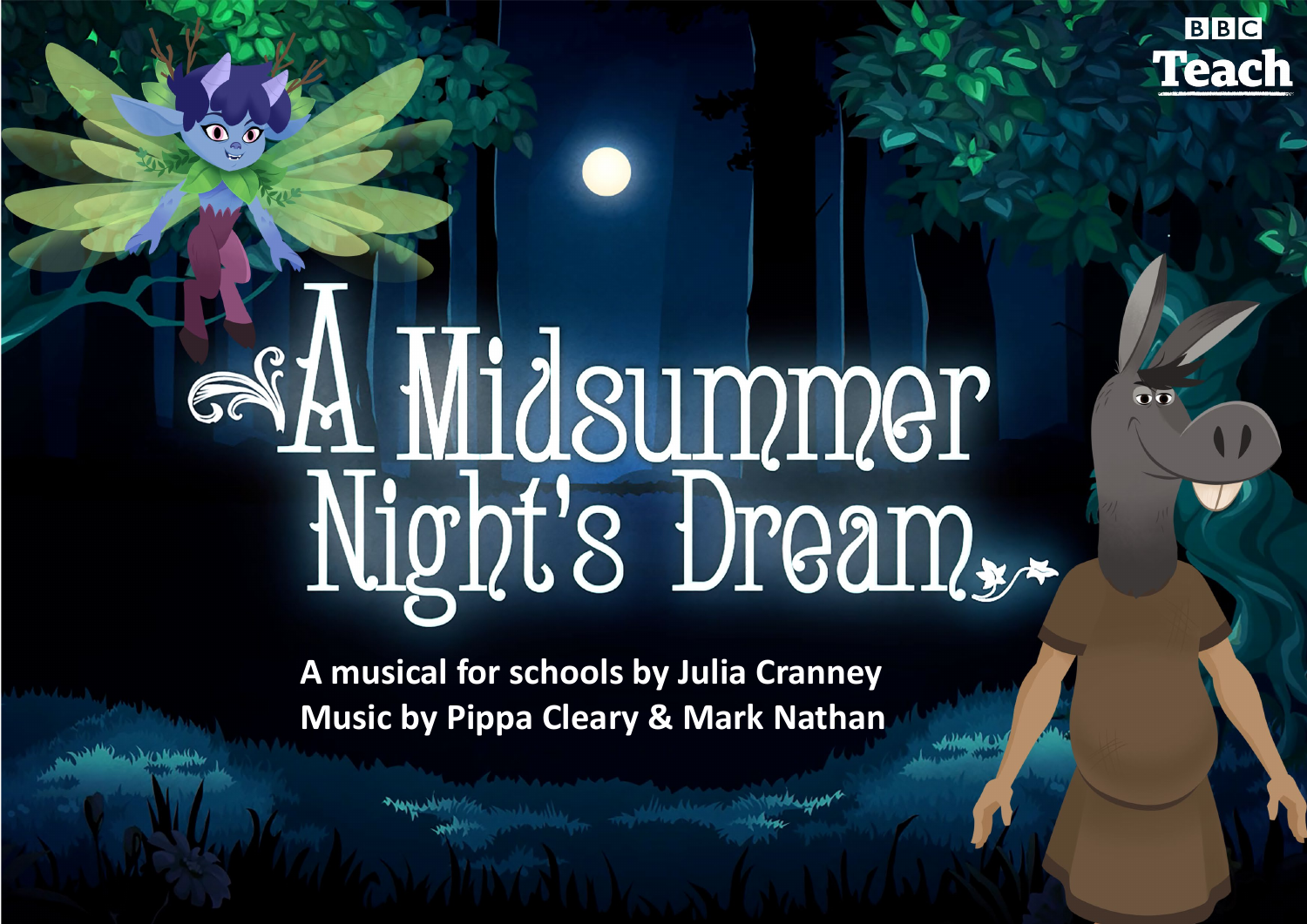# **CAST OF CHARACTERS**

# **NARRATORS**

| A bossy fairy      |
|--------------------|
| A gothic fairy     |
| A pernickety fairy |
| A dozy fairy       |
|                    |

# **COURTLY CHARACTERS**

| <b>THESEUS</b>   | The ruler of Athens                           |
|------------------|-----------------------------------------------|
| <b>HIPPOLYTA</b> | A warrior queen                               |
| <b>EGEUS</b>     | An angry Athenian gentleman; father of Hermia |
| <b>HERMIA</b>    | A (some would say short) Athenian lady        |
| <b>HELENA</b>    | A (some would say tall) Athenian lady         |
| <b>LYSANDER</b>  | A young Athenian man                          |
| <b>DEMETRIUS</b> | Another young Athenian man                    |

# **MECHANICALS**

*The Mechanicals can all be cast according to your school's performers. Genders are not important.*

| <b>QUINCE</b>     | The leader of this lovably ramshackle amateur<br>theatre group and the writer of their plays |
|-------------------|----------------------------------------------------------------------------------------------|
| <b>BOTTOM</b>     | A weaver by day and a full-time show off                                                     |
| <b>SNUG</b>       | A joiner and a very timid (but enthusiastic!)                                                |
|                   | performer                                                                                    |
| <b>STARVELING</b> | A dreamy tailor with their head in the clouds                                                |
| SNOUT             | A straight-talking tinker who's good at getting                                              |
|                   | the job done                                                                                 |
| <b>FLUTE</b>      | A teenage performer desperate to have a go at<br>playing the hero                            |

# **THE FAIRY KINGDOM**

*More non-speaking fairies can be added to Titania's fairy band. We encourage you to create a name for each.*

| <b>OBERON</b>         | King of the Fairies                                     |
|-----------------------|---------------------------------------------------------|
| <b>TITANIA</b>        | Queen of the Fairies                                    |
| <b>PUCK</b>           | A mischievous sidekick to Oberon                        |
| <b>LITTLEST FAIRY</b> | Titania's favourite fairy                               |
| <b>SUGAR PLUM</b>     | One of Titania's fairy band; an excitable fairy         |
| <b>SPICE</b>          | One of Titania's fairy band; a shy fairy                |
| <b>CLOVE</b>          | One of Titania's fairy band; an easily annoyed<br>fairy |
|                       |                                                         |

# **CREDITS**

| WRITER           | Julia Cranney                                                                                       |
|------------------|-----------------------------------------------------------------------------------------------------|
| <b>COMPOSER</b>  | Pippa Cleary                                                                                        |
| <b>LYRICIST</b>  | Mark Nathan                                                                                         |
| ARRANGERS        | Simon Nathan                                                                                        |
|                  | Joe Davison and Nikki Davison ('The Man of My<br>Dreams')                                           |
| <b>VOCALISTS</b> | Pippa Cleary, Lizzie Wofford, Stephenson Arden-<br>Sodje, Curtis Meley                              |
| SOUND            | All recording, mixing and mastering by Joe<br>Davison for Auburn Jam Music                          |
| <b>PRODUCER</b>  | Jan Dorosz                                                                                          |
|                  | The <b>videos</b> which accompany the playscript are<br>an independent production for BBC Education |

by Munk Studios.<br>Producer: Jan Dorosz

Please note: All copyright, trade marks, design rights, patents and other intellectual property rights (registered and unregistered) in and on BBC Online Services and BBC Content belong to the BBC and/or third parties (which may include you or other users). The BBC reserves all of its rights in BBC Content and BBC Online Services. Nothing in the Terms grants you a right or licence to use any trade mark, design right or copyright owned or controlled by the BBC or any other third party except as expressly provided in the Terms. For the full Terms and Conditions go here: **<https://www.bbc.co.uk/terms/>**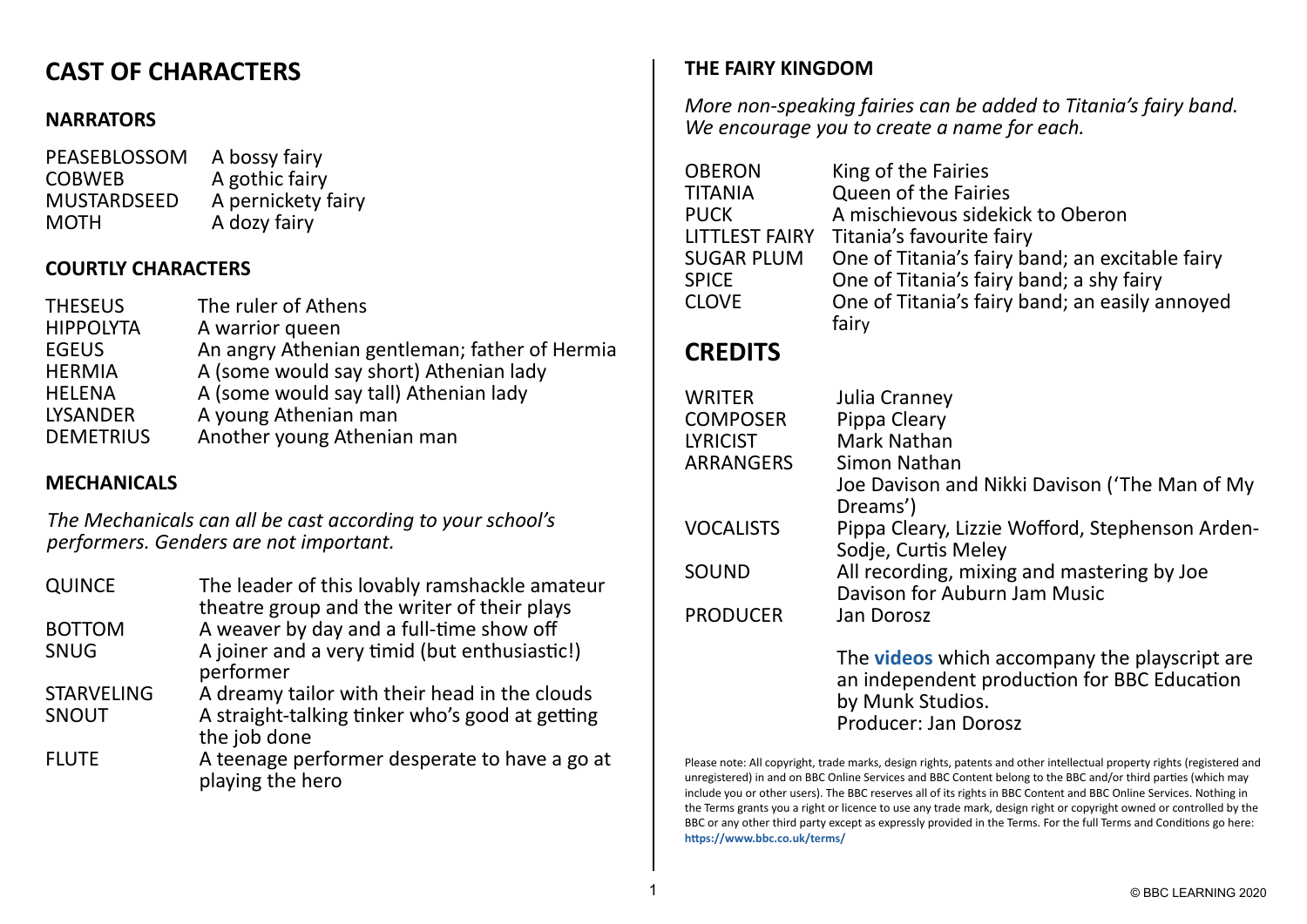## **PROGLOGUE**

*Early morning, somewhere high above Athens, are four fairies who are a bit, well, lost. PEASEBLOSSOM is trying to figure out where they've gone wrong, MUSTARDSEED would really like to be in charge, COBWEB is feeling a bit sulky and MOTH is happily ambling along after the rest of the fairies. Suddenly, MOTH spots the AUDIENCE and has no idea how to behave.*

PEASEBLOSSOM: *(Consulting a map)* I just don't understand it. We've followed the route on the map, exactly. Straight out from the centre of the wood, turning right at the Oak Tree -

*At first, MOTH is silently scared of the AUDIENCE but slowly they decide to move closer and closer to the front of the stage, to get a better look.*

| MUSTARDSEED:                                                                                               | The oak tree?                                                                                                                                           |  |
|------------------------------------------------------------------------------------------------------------|---------------------------------------------------------------------------------------------------------------------------------------------------------|--|
| PEASEBLOSSOM:                                                                                              | Yes, the oak tree, that's what I said.                                                                                                                  |  |
| MUSTARDSEED:                                                                                               | That's what you said just now, but it isn't what you said<br>before.                                                                                    |  |
| PEASEBLOSSOM:                                                                                              | $\text{Isn't it?}$                                                                                                                                      |  |
| MUSTARDSEED:                                                                                               | No, it isn't. We turned right at the Willow Tree.                                                                                                       |  |
| PEASEBLOSSOM:                                                                                              | The willow tree, are you sure?                                                                                                                          |  |
| MUSTARDSEED:                                                                                               | Absolutely, you said 'Turn right at the Willow Tree,<br>coming up ahead.' And so we turned right at the Willow<br>Tree coming up ahead, didn't we Moth? |  |
| MOTH still can't quite believe that nobody else has spotted the audience.<br>Surely they should tell them? |                                                                                                                                                         |  |

MOTH: Umm…

| MUSTARDSEED:                                                                                 | Ugh, forget it. Cobweb, we did, didn't we?                                                                                                |  |  |
|----------------------------------------------------------------------------------------------|-------------------------------------------------------------------------------------------------------------------------------------------|--|--|
| <b>COBWEB:</b>                                                                               | Who cares? Does it even matter? (Cobweb sits down on<br>the ground with a sad PLONK)                                                      |  |  |
| MUSTARDSEED:                                                                                 | Great. Cobweb's in another one of their moods. (To<br>Peaseblossom) Look what you've done now!                                            |  |  |
| PEASEBLOSSOM:                                                                                | Don't blame me for Cobweb's moods! They're always<br>in a sulk. Now, the important question is, how do we<br>get back to the Willow Tree? |  |  |
| MUSTARDSEED:                                                                                 | Well if you give me the map, I'll try to get us out of<br>here -                                                                          |  |  |
| MUSTARDSEED gets hold of one side of the map, PEASEBLOSSOM keeps<br>tight hold of the other. |                                                                                                                                           |  |  |
| PEASEBLOSSOM:                                                                                | (Tugging hard on the map) No. I'm keeping hold of the<br>map -                                                                            |  |  |
| MUSTARDSEED:                                                                                 | (Pulling back at the map) Oh, because you've done<br>such a good job so far?                                                              |  |  |
| MOTH:                                                                                        | Umm, pals?                                                                                                                                |  |  |
| PEASEBLOSSOM:<br>&<br><b>MUSTARDSEED</b>                                                     | WHAT?                                                                                                                                     |  |  |
| MOTH:                                                                                        | It's just. Well - (Pointing at the audience) Who are all<br>those people?                                                                 |  |  |
| PEASEBLOSSOM:                                                                                | What people?                                                                                                                              |  |  |
|                                                                                              | $-1$ $-1$ $-1$ $-1$ $-1$ $-1$                                                                                                             |  |  |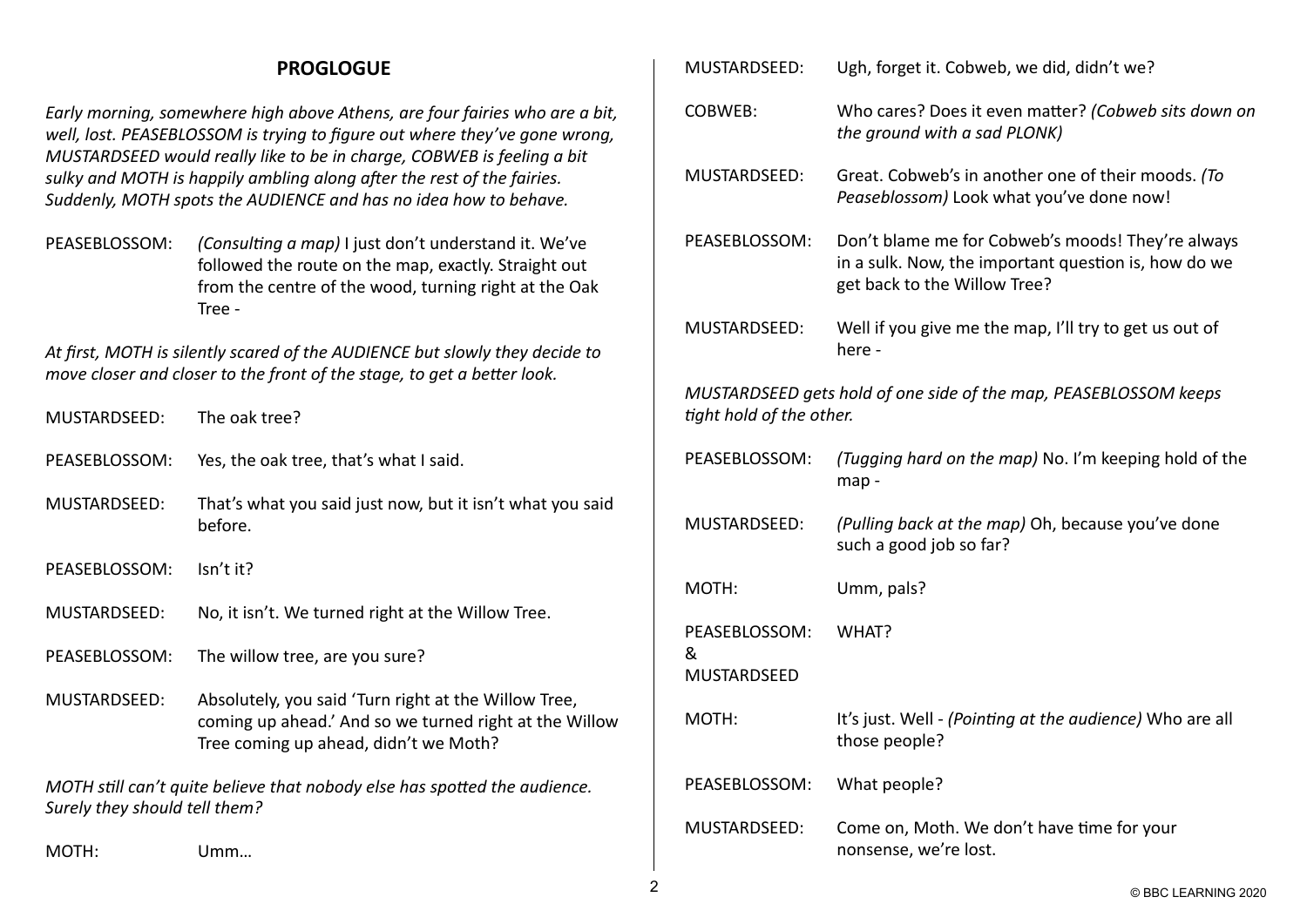*Eventually, PEASEBLOSSOM and MUSTARDSEED both turn to look at where MOTH is pointing. They jump back and give a little scream of shock when* 

*they finally spot the audience.*

COBWEB: What's everyone shouting about?

*COBWEB looks up and spots the audience too. They jump up, excited.*

COBWEB: Cool! Are they ghosts?

MUSTARDSEED: No, they're not ghosts. *(To the audience)* Are you?

PEASEBLOSSOM: Of course they're not ghosts, they're humans.

COBWEB: Coooool.

MOTH: Are you sure?

- PEASEBLOSSOM: Absolutely! You can tell by their strange smell and slightly vacant expressions. See? *(They point at a member of the audience)* They're no way near as intelligent as us fairies.
- MOTH: Isn't that a bit, rude?
- PEASEBLOSSOM: Don't worry, I'm sure they can't speak Fairy.
- MUSTARDSEED: No, but we're all speaking human, aren't we?
- PEASEBLOSSOM: Oh. Right. Well. *(To the audience)* I'm sorry about that everyone.
- MOTH: *(To the audience)* You must all be here to see the Midsummer Madness!

| PEASEBLOSSOM:                                        | Things always get a little bit magical -                                                                                                   |  |
|------------------------------------------------------|--------------------------------------------------------------------------------------------------------------------------------------------|--|
| <b>COBWEB:</b>                                       | A little bit naughty -                                                                                                                     |  |
| MUSTARDSEED:                                         | And a little bit fun -                                                                                                                     |  |
| MOTH:                                                | When it's Midsummer. That's why we're heading into<br>the city. To see what mischief everyone is getting up to.                            |  |
| <b>COBWEB:</b>                                       | Hopefully everyone will come back to the woods. I<br>don't like being in Athens for too long.                                              |  |
| MUSTARDSEED:                                         | Ah! Athens. I bet these humans don't even know<br>what's happening in Athens!                                                              |  |
| PEASEBLOSSOM:                                        | Well, they definitely don't look like Athenians                                                                                            |  |
| MOTH:                                                | Well, maybe we should catch them up on what's been<br>happening.                                                                           |  |
| The other fairies nod in agreement.                  |                                                                                                                                            |  |
| PEASEBLOSSOM:                                        | (To the audience) OK then, are you ready to see some<br>magic? (Peaseblossom clears their throat, ready to<br>perform a spell) SHALAKAZOO! |  |
| But nothing happens. PEASEBLOSSOM looks embarrassed. |                                                                                                                                            |  |
| PEASEBLOSSOM:                                        | Woops.                                                                                                                                     |  |
| MOTH:                                                | Don't worry, let's all do it together -                                                                                                    |  |
|                                                      | MOTH, MUSTARDSEED, COBWEB and PEASEBLOSSOM gather together;<br>summoning up energy they take a breath together and then with a great       |  |

*big POW of movement and voice, they start the music to our opening song.*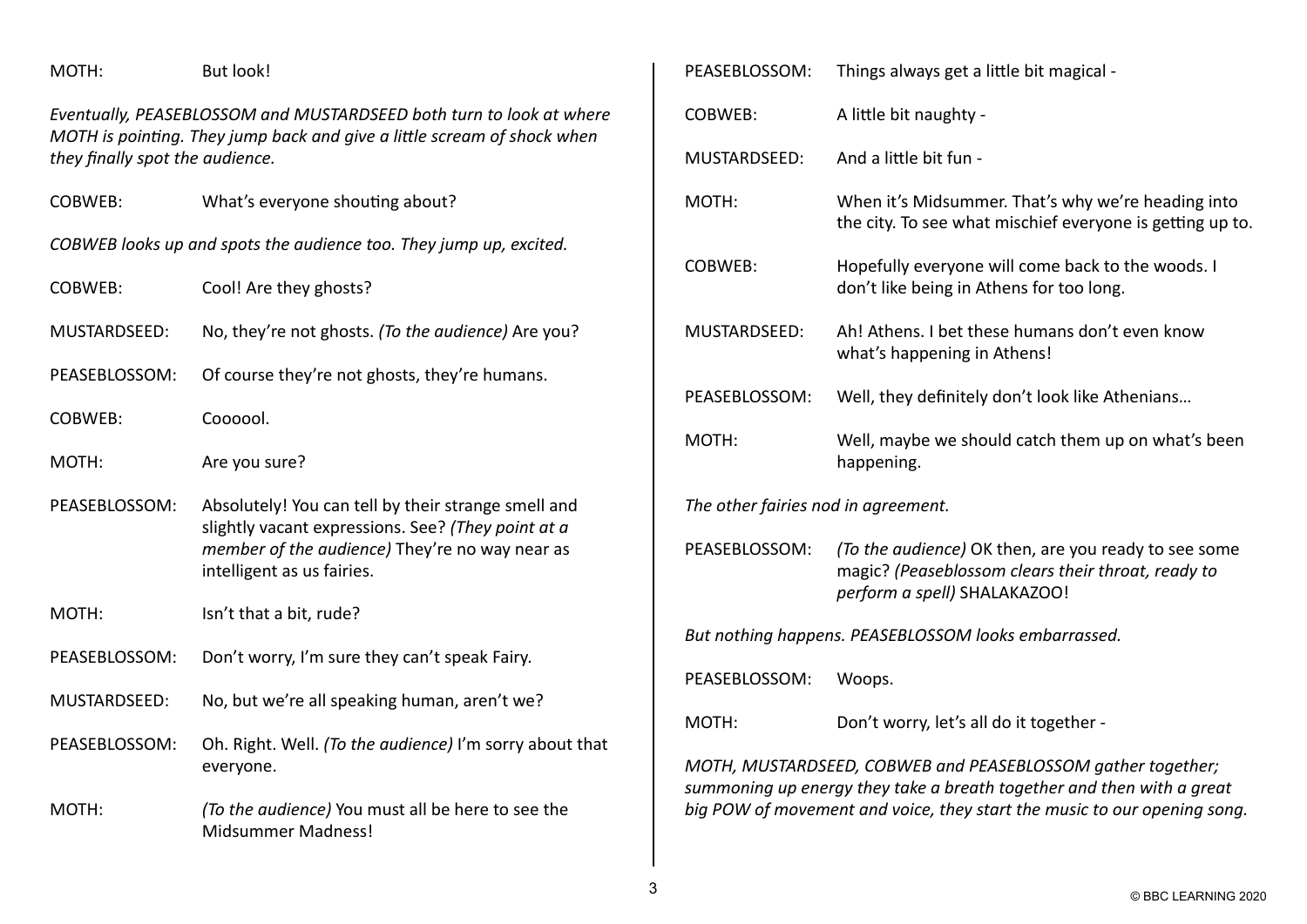#### **[SONG 1: WHAT A LOVELY MIDSUMMER DAY](https://www.bbc.co.uk/teach/school-radio/music-ks2-ks3-school-plays-musicals-a-midsummer-nights-dream-what-a-lovely-midsummer-day/zyvhm39)**

*Throughout the song we see the characters the lyrics refer to onstage.*

**ALL: It's in the air,**

**Love's everywhere, A city here to cheer and shout. (\*Clap clap\*) The mood is high, Want to know why? What is the bustle all about? (No doubt!) Welcome to Athens, Where it all happens, Yell hooray! Celebration's on its way, What a lovely Midsummer day.**

**Let's meet the boss, Duke Theseus by name, Though wise and kind and fair, he ruled alone, Until Hippolyta the warrior came, A mighty queen to share his mighty throne. From column to the gutter, this city is a-flutter With wedding bells don't you know? Woah-o-o-oh!**

**It's in the air, Love's everywhere, A royal marriage - just the thing. The nuptial hour, Of those in power, Draws on apace, and bells will ring. (Ding ding!) Welcome to Athens, Where it all happens, Yell hooray! Celebration's on its way, What a lovely Midsummer day.**

**Life's unkind to poor sweet Hermia (to Hermia), Her dad is making such an awful fuss (an awful fuss), She loves Lysander and he'd marry her (he'd marry her) -** 

**Except she's promised to Demetrius. When love is all confusion, then what is the conclusion? Who can ever know? Woah-o-o-oh!**

**It's in the air, Love's everywhere, When's love is fickle, life's a stress! Party's begun, Let's have some fun, When life's a pickle, love's a mess, (Oh yes!) Welcome to Athens, Where it all happens, Yell hooray! Celebration's on its way, What a lovely Midsummer day.**

#### **SCENE ONE**

*As the song draws to a close, our four fairies are left alone on stage again.*

| PEASEBLOSSOM: | Whew! That was great.                                                                             |
|---------------|---------------------------------------------------------------------------------------------------|
| MOTH:         | Yes. But poor Hermia! Why would her Dad make her<br>marry Demetrius if she really loves Lysander? |
| COBWEB:       | Don't worry, it's Midsummer, something is bound to<br>happen.                                     |
| MOTH:         | Really?                                                                                           |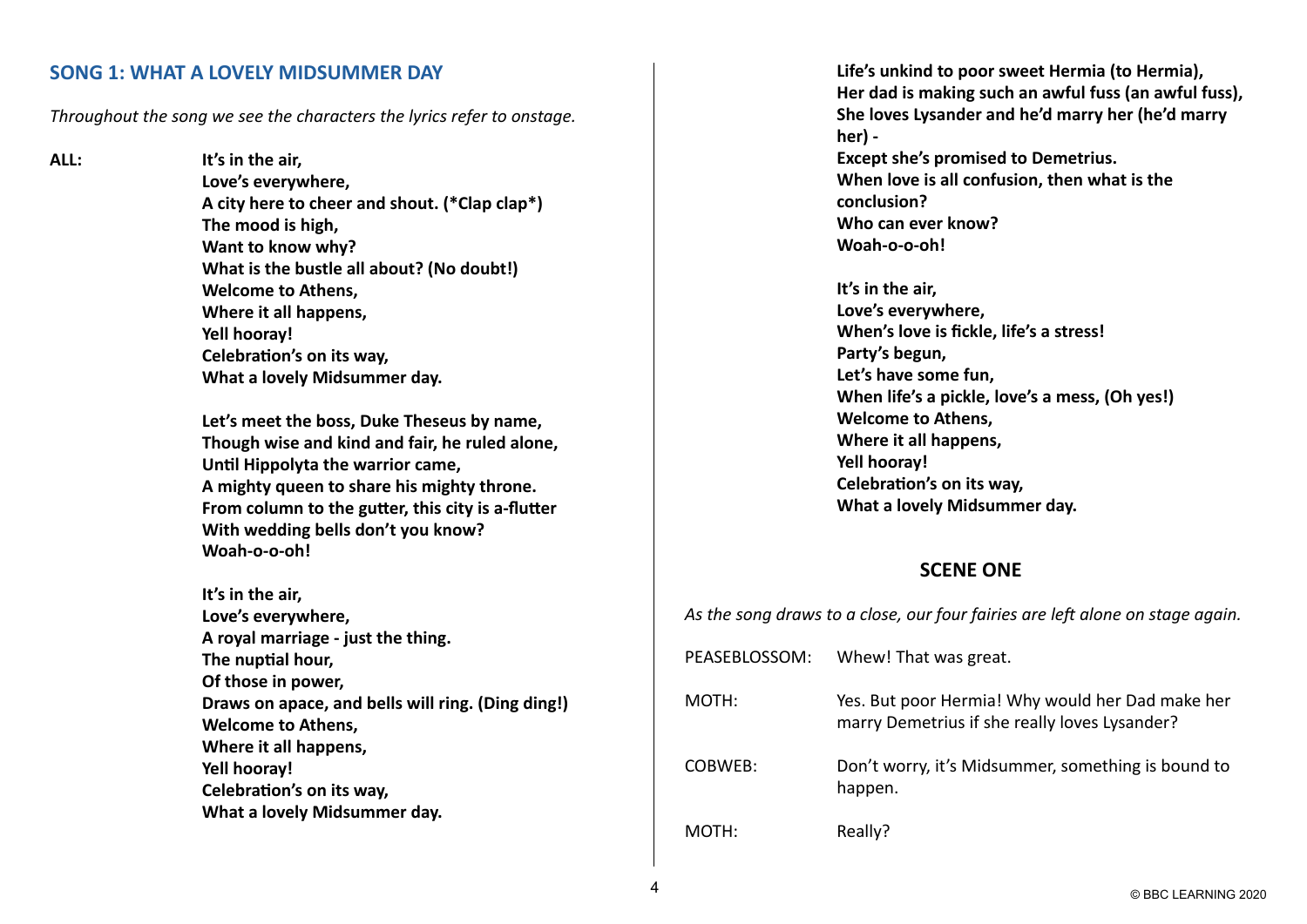| MUSTARDSEED:                                               | Well, now the audience are all up to speed, shall we go<br>and see how she's getting on?                                                                                 | MOTH:          | (To the audience, in a stage whisper) Ahh! The best-laid<br>plans of young lovers -                                                                                                                        |
|------------------------------------------------------------|--------------------------------------------------------------------------------------------------------------------------------------------------------------------------|----------------|------------------------------------------------------------------------------------------------------------------------------------------------------------------------------------------------------------|
| We hear HERMIA giving a thoroughly fed up 'UGH!' offstage. |                                                                                                                                                                          |                | LYSANDER and HERMIA lean in to kiss each other but before they can, we<br>hear COBWEB shouting, suddenly HERMIA and LYSANDER are frozen still.                                                             |
| PEASEBLOSSOM:                                              | We'll hide over here -                                                                                                                                                   | COBWEB:        |                                                                                                                                                                                                            |
|                                                            | The four fairies scatter into different hiding places.                                                                                                                   |                | GROSS! I don't want to see any kissing.                                                                                                                                                                    |
| MOTH:                                                      | Don't worry, they can't see us. Or you!                                                                                                                                  | PEASEBLOSSOM:  | No you're right. Let's fast forward through this bit.                                                                                                                                                      |
|                                                            | HERMIA comes stomping into the room, she's devastated but still very feisty.<br>She's followed by Lysander, who is trying to catch up with her.                          |                | With a wave of their arms the fairies cast another spell and HERMIA and<br>LYSANDER are moving like somebody has pressed the skip forward button                                                           |
| LYSANDER:                                                  | O Hermia! Why is your cheek so pale?                                                                                                                                     | <b>HELENA:</b> | (Offstage, said very quickly) Oh woe, oh woe, oh woe!                                                                                                                                                      |
| <b>HERMIA:</b>                                             | Lysander, it's so unfair! To have to choose my love by<br>my father's eyes.                                                                                              | MUSTARDSEED:   | Wait! What's that noise?!                                                                                                                                                                                  |
| LYSANDER:                                                  | The course of true love never did run smooth -                                                                                                                           | <b>HELENA:</b> | (Again, very quickly, but louder) Oh woe, oh woe, oh<br>woe!                                                                                                                                               |
| <b>HERMIA:</b>                                             | But couldn't it run a little less bumpy?                                                                                                                                 | MOTH:          | I know! It's Helena. She doesn't sound very happy.                                                                                                                                                         |
|                                                            | Suddenly LYSANDER has a great idea. We might hear the ping of his<br>'lightbulb moment' landing in his head.                                                             | COBWEB:        | Ooh! I like Helena. Let's leave them to it -                                                                                                                                                               |
| LYSANDER:                                                  | Hear me, Hermia, I have an idea. We should get out of<br>this city and head for the far side of the woods, where<br>Athenian law doesn't reach. Then instead of marrying |                | With another wave of their arms the fairies have set the speed of HERMIA<br>and LYSANDER back to normal. The fairies head back into their hiding<br>places. HELENA walks into the room, thoroughly fed up. |
|                                                            | Demetrius, you can marry me! Tomorrow night I'll wait<br>for you in the woods and we'll travel together, if you'll                                                       | <b>HERMIA:</b> | Fair Helena!                                                                                                                                                                                               |
|                                                            | have me?                                                                                                                                                                 | <b>HELENA:</b> | You call me fair? That fair again unsay. Demetrius loves<br>your fair. Why can't I look like you? Why can't I sound                                                                                        |
|                                                            | LYSANDER gets down on one knee. HERMIA squeals with glee.                                                                                                                |                | like you? Why can't I be you? O, teach me how to make<br>Demetrius love me like he loves you.                                                                                                              |
| <b>HERMIA:</b>                                             | My good Lysander! I swear to you by Cupid's strongest<br>bow that I'll meet you tomorrow in the woods.                                                                   | HERMIA:        | (Shrugs) I frown at him, yet he loves me still.                                                                                                                                                            |
|                                                            |                                                                                                                                                                          |                |                                                                                                                                                                                                            |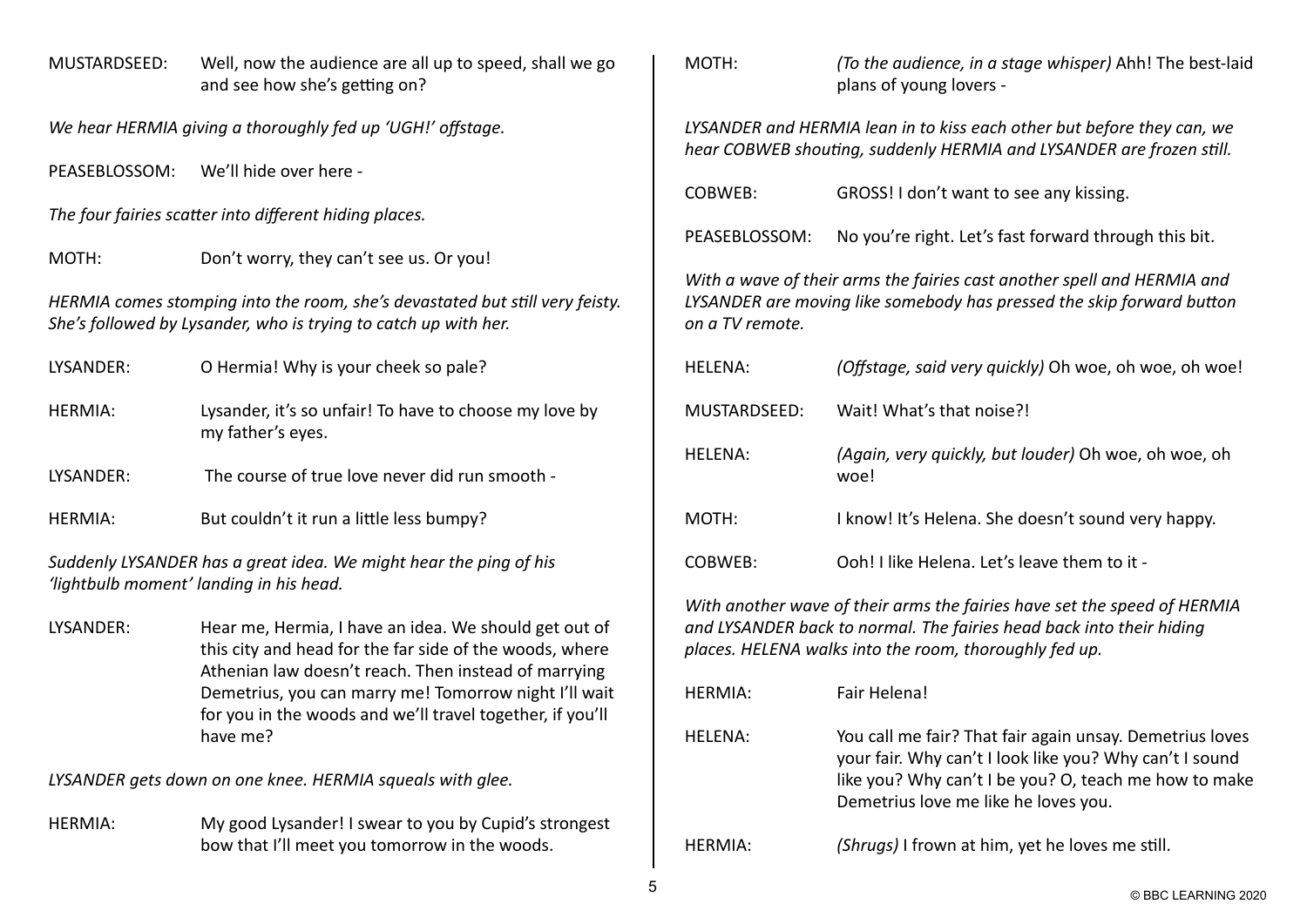| <b>HELENA:</b>                                                                                           | O that you could teach me that skill!                                                                            | HELENA is dumbfounded. HERMIA gives HELENA a kiss on the cheek<br>goodbye and then gets hold of LYSANDER'S hand. |                                                                                                                                     |
|----------------------------------------------------------------------------------------------------------|------------------------------------------------------------------------------------------------------------------|------------------------------------------------------------------------------------------------------------------|-------------------------------------------------------------------------------------------------------------------------------------|
|                                                                                                          |                                                                                                                  |                                                                                                                  |                                                                                                                                     |
| <b>HERMIA:</b>                                                                                           | Helena, honestly, the more I hate him, the more he<br>follows me.                                                | <b>HERMIA:</b>                                                                                                   | Be safe, Lysander, and hide from my sight.<br>I won't see you 'til tomorrow when we flee at midnight.                               |
| <b>HELENA:</b>                                                                                           | The more I love him, the more he hates me.                                                                       |                                                                                                                  |                                                                                                                                     |
|                                                                                                          |                                                                                                                  |                                                                                                                  | HERMIA blows him a kiss and leaves.                                                                                                 |
| LYSANDER and HERMIA exchange a look - should they tell her? They nod at<br>each other, then -            |                                                                                                                  | LYSANDER:                                                                                                        | Farewell my Hermia. Helena adieu;<br>As you dote on him, I hope Demetrius will now start to                                         |
| <b>HERMIA:</b>                                                                                           | Well, take comfort, Helena. Demetrius is no more going<br>to see my face. Because Lysander and I are planning to |                                                                                                                  | dote on you!                                                                                                                        |
|                                                                                                          | flee this place.                                                                                                 | LYSANDER leaves HELENA alone.                                                                                    |                                                                                                                                     |
| <b>HELENA:</b>                                                                                           | What?!                                                                                                           | <b>HELENA:</b>                                                                                                   | Ugh! Why should Hermia be so much happier than me?<br>Through Athens I am thought as fair as she.                                   |
| HERMIA and LYSANDER both shush Helena, then pull her in between them<br>as they excitedly stage whisper. |                                                                                                                  |                                                                                                                  | But what of that? Demetrius doesn't think so.<br>He used to love me, but then he changed his mind.                                  |
| LYSANDER:                                                                                                | Shh!                                                                                                             |                                                                                                                  | And since he started to fancy Hermia he's been really,<br>really unkind.<br>(An idea pings in HELENA'S head) I will go and tell him |
| <b>HERMIA:</b>                                                                                           | Tomorrow night -                                                                                                 |                                                                                                                  | of Hermia and Lysander's plan and maybe then he'll<br>thank me for sharing their secret and start to be a                           |
| LYSANDER:                                                                                                | When it's dark and nobody can see us -                                                                           |                                                                                                                  | kinder man.                                                                                                                         |
| <b>HERMIA:</b>                                                                                           | We're going to sneak out of Athens's gates -                                                                     | HELENA exits and the fairies come out of the shadows to address the<br>audience.                                 |                                                                                                                                     |
| <b>HELENA:</b>                                                                                           | You're running away?!                                                                                            |                                                                                                                  |                                                                                                                                     |
| <b>HERMIA:</b>                                                                                           | (Nodding) It's the only way for us to be together. You<br>understand, don't you?                                 | PEASEBLOSSOM:                                                                                                    | So, it looks like Lysander and Hermia's secret plan isn't<br>so secret any more -                                                   |
| <b>HELENA:</b>                                                                                           | I-I-HERMIA-                                                                                                      | MUSTARDSEED:                                                                                                     | When they meet by moonlight tomorrow, something<br>tells me Demetrius and Helena won't be far behind.                               |
| <b>HERMIA</b>                                                                                            | (Interupting before HELENA can say anything else)<br>Farewell, dear Helena, pray for us.                         | COBWEB:                                                                                                          | Yeah, yeah. OK, enough of the court. Can we go to the<br>rehearsal now? I want to see Bottom.                                       |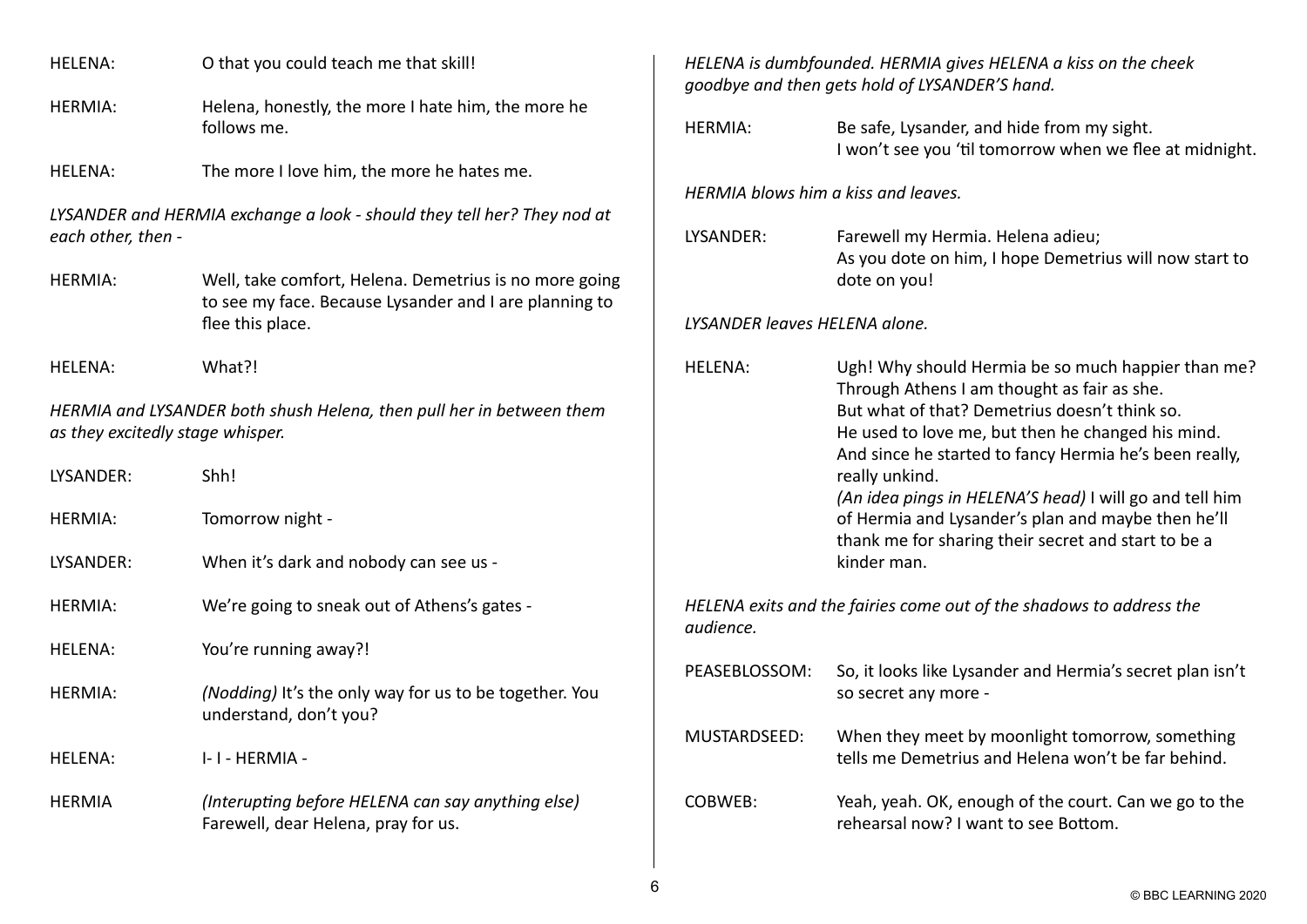| MOTH:                               | Cobweb!                                                                                                     | ALL:<br><b>QUINCE:</b>        | To the stage!<br>Let's rehearse -                                                                   |
|-------------------------------------|-------------------------------------------------------------------------------------------------------------|-------------------------------|-----------------------------------------------------------------------------------------------------|
| <b>COBWEB:</b>                      | What? I'm not being rude, that's their name.                                                                | ALL:                          | Spin a verse!                                                                                       |
| MOTH:                               | Their name is - Bottom?                                                                                     | <b>QUINCE:</b>                | Meet the Mechanicals, freed from the manacles<br>Of the daily grind - I'm their boss puritanical.   |
| <b>COBWEB:</b>                      | Yep. Don't ask me. Humans are weird.                                                                        |                               | I've come here with a play I've selected,<br>Just got to produce and direct it.                     |
|                                     | MOTH, PEASEBLOSSOM and MUSTARDSEED all nod in agreement.                                                    |                               |                                                                                                     |
|                                     |                                                                                                             | SNUG:                         | Snug is the name, keep it simple and plain,                                                         |
| PEASEBLOSSOM:                       | (To the audience) OK then, we're going to go to the                                                         |                               | Lack the lion's share of the company brain,                                                         |
|                                     | other side of Athens now, where people live in small                                                        |                               | It's hard to learn lines, hard be a star,                                                           |
|                                     | houses, not big palaces. We'll meet you at Mistress<br>Quince's house. She loves to write plays and tonight |                               | Little slow of study but I'm first to the bar.                                                      |
|                                     | her and the rest of the Mechanicals are rehearsing her                                                      | ALL:                          | Meet the Mechanicals, meet the Mechanicals,                                                         |
|                                     | latest efforts.                                                                                             |                               | Our humble group;                                                                                   |
|                                     |                                                                                                             |                               | Lowly pedestrians turned into thespians -                                                           |
| MOTH:                               | Wait! 'Mechanicals'? Like robots?                                                                           | <b>QUINCE:</b>                | And quite the troupe!                                                                               |
| PEASEBLOSSOM:                       | No not robots they're -                                                                                     | ALL:                          | Meet the Mechanicals, meet the Mechanicals,<br>Workers by day;                                      |
| <b>COBWEB:</b>                      | (Interrupting) Come on! Or we're going to be too late!                                                      |                               | At night we delight in the lines we recite<br>And if we get them right, we're going to make a play. |
| MUSTARDSEED:                        | (To the audience) Trust us. You don't want to miss this.                                                    |                               |                                                                                                     |
|                                     |                                                                                                             | <b>STARVELING:</b>            | I'm Starveling.                                                                                     |
|                                     |                                                                                                             | <b>SNOUT:</b>                 | I'm Snout.                                                                                          |
|                                     | <b>SCENE TWO</b>                                                                                            | <b>STARVELING:</b>            | We're a marvel.                                                                                     |
| QUINCE's cottage.                   |                                                                                                             | <b>SNOUT:</b><br><b>BOTH:</b> | No doubt!<br>We're going to show you what making theatre's about.                                   |
|                                     |                                                                                                             | <b>SNOUT:</b>                 | Just a tinker and a tailor -                                                                        |
| <b>SONG 2: MEET THE MECHANICALS</b> |                                                                                                             | <b>STAREVLING:</b>            | But you'll see real soon,                                                                           |
|                                     |                                                                                                             | <b>SNOUT:</b>                 | We think outside the walls                                                                          |
| <b>QUINCE:</b>                      | Is all our company here?                                                                                    | <b>STARVELING:</b>            | And we shoot for the moon.                                                                          |
| ALL:                                | Yeah, all our company's here.                                                                               |                               |                                                                                                     |
| <b>QUINCE:</b>                      | Mechanicals, are you ready?                                                                                 | <b>FLUTE:</b>                 | Francis Flute, I'm the little one,                                                                  |
| ALL:                                | Mechanicals, always ready!                                                                                  |                               | I'm starry-eyed, and although I'm young,                                                            |
| <b>QUINCE:</b>                      | From the page -                                                                                             |                               | I'll show how grown-up I can be,                                                                    |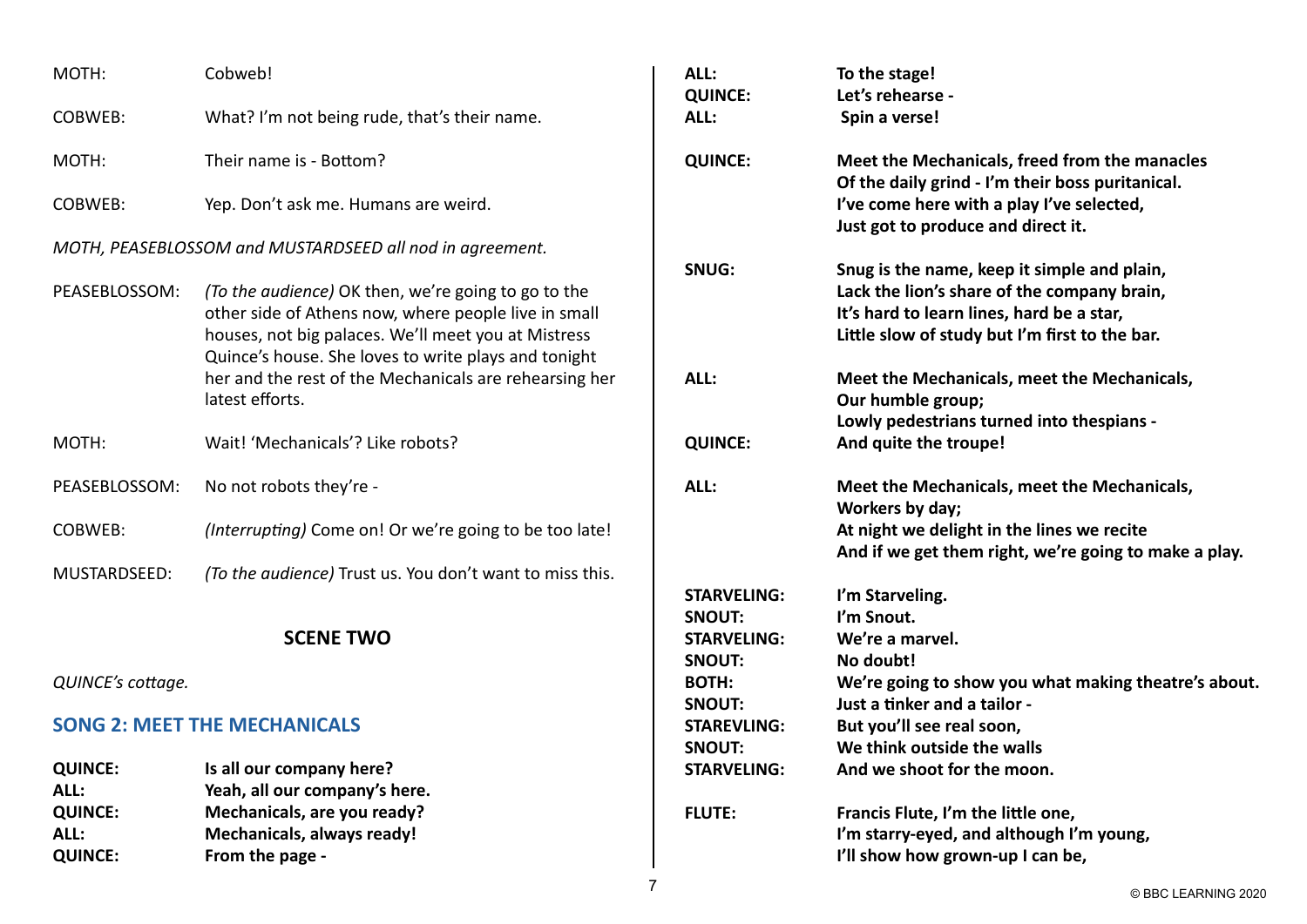|                | When they give the hero's part to me!<br>Just wait and see!                                                                                                            |                           | By the end of the song, everyone is gathered around BOTTOM looking<br>impressed, apart from QUINCE who is clearing their throat, impatiently<br>waiting for the rehearsal to start. |
|----------------|------------------------------------------------------------------------------------------------------------------------------------------------------------------------|---------------------------|-------------------------------------------------------------------------------------------------------------------------------------------------------------------------------------|
| ALL:           | Meet the Mechanicals, meet the Mechanicals,<br>Our humble group;<br>Lowly pedestrians turned into thespians -                                                          | SNUG:                     | That was brilliant, Bottom.                                                                                                                                                         |
| <b>QUINCE:</b> | And quite the troupe!                                                                                                                                                  | <b>STARVELING:</b>        | Yeah, you were proper fantastic.                                                                                                                                                    |
| ALL:           | Meet the Mechanicals, meet the Mechanicals,<br>Workers by day;<br>At night we delight in the lines we recite                                                           | BOTTOM:                   | (Pretending to be modest) Please, you're all too kind.<br>But do carry on if you must -                                                                                             |
|                | And if we get them right, we're going to make a play.                                                                                                                  |                           | SNUG and STARVELING laugh. QUINCE tries to get the group's attention<br>again. She has a pile of ready-bound scripts to hand out.                                                   |
| <b>BOTTOM:</b> | Meet the weaver Bottom, you'll cheer when you spot<br>him.                                                                                                             | <b>QUINCE:</b>            | Right then -                                                                                                                                                                        |
|                | You looking for talents? I'll tell ya, I got 'em.<br>Now, you can call me Bottom but I rise to the top,<br>The cream of the crop, never cease, never stop.             |                           | FLUTE has lifted up their coat and is holding their trousered bottom as close<br>as possible to the fire. BOTTOM gives a thoroughly exaggerated shiver.                             |
|                | I show my arts in lovers parts and tyrants too,<br>Just gimme a role, I'll give it my heart and soul for you,<br>Watch me tread the boards, there's no doubt I'm a pro | BOTTOM:                   | It's ever so chilly tonight isn't it, friends?                                                                                                                                      |
|                | How about a 'bravo'? Bottom out, now they know.                                                                                                                        | immediately takes action. | SNOUT notices that FLUTE is blocking BOTTOM's access to the fire and                                                                                                                |
| ALL:           | Meet the Mechanicals, meet the Mechanicals,<br>Our humble group;<br>Lowly pedestrians turned into thespians -                                                          | SNOUT:                    | Eh! Stop hogging the warm.                                                                                                                                                          |
| <b>QUINCE:</b> | And quite the troupe!                                                                                                                                                  | <b>FLUTE:</b>             | I'll only be a minute.                                                                                                                                                              |
| ALL:           | Meet the Mechanicals, meet the Mechanicals,<br>Workers by day;                                                                                                         | <b>QUINCE:</b>            | (Getting increasingly frustrated) Ladies and gentlemen!                                                                                                                             |
|                | At night we delight in the lines we recite<br>And if we get them right, we're going to make a play.<br>We're going to make a play.<br><b>Meet the Mechanicals!</b>     |                           | SNOUT bumps FLUTE out of the way - they crash into SNUG and<br>STARVELING. Everything's on the verge of descending into chaos. BOTTOM<br>calmly warms themselves by the fire.       |
|                |                                                                                                                                                                        | SNUG:                     | Hey!                                                                                                                                                                                |

STARVELING: Ouch!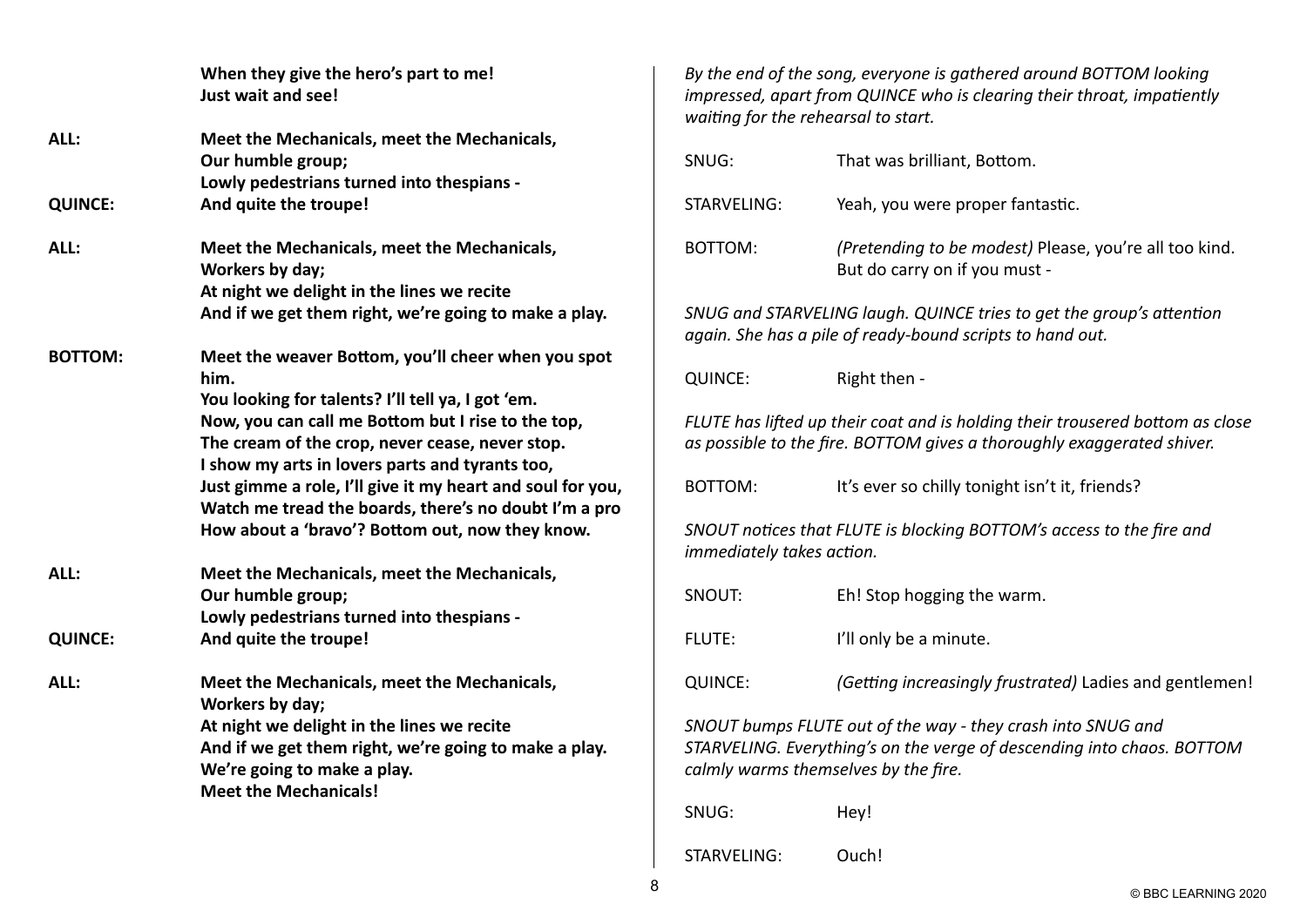QUINCE: *(Starting to panic)* IS EVERYONE HERE?

*Nobody stops scuffling until suddenly (a now pleasingly warm) BOTTOM very theatrically clears their throat.*

- BOTTOM: You're best to call our names, one by one, according to the script.
- QUINCE: Oh yes. Here's the list of everyone's names, who are thought best to act in our play for Theseus and Hippolyta on their wedding day. At night.
- BOTTOM: *(Thoroughly unimpressed)* Yesss, good Mistress Quince, now tell us what the play is and so get to the point -
- QUINCE: Ah, our play is 'The most lamentable story and most cruel death of Pyramus and Thisbe'.

*Suddenly our four fairies decide to interject. As they do, the Mechanicals all freeze in position.*

- COBWEB: Oh WHAT? 'Pyramus and Thisbe'? I thought they were going to do something fun this time?
- MOTH: It might be fun.
- PEASEBLOSSOM: What happens in 'Pyramus and Thisbe' again?
- MUSTARDSEED: 'Pyramus and Thisbe'? It's a play about a couple of star-crossed lovers that definitely doesn't end well. It's meant to be a tragedy.
- PEASEBLOSSOM: Well if this lot do it, I think it's going to end up a comedy!

MOTH: Come on! Give them a chance.

*The fairies go back to their hiding positions and the Mechanicals resume moving.*

BOTTOM: Now, good Mistress Quince, it's time to give out the parts. Company! Spread yourselves!

*All of the players jump into positions, standing to attention.*

| <b>QUINCE:</b> | Answer as I call you. Nick Bottom, the weaver.                                                                                                                                                                                                |
|----------------|-----------------------------------------------------------------------------------------------------------------------------------------------------------------------------------------------------------------------------------------------|
| <b>BOTTOM:</b> | Ready!                                                                                                                                                                                                                                        |
| <b>QUINCE:</b> | You, Nick Bottom, are set down for Pyramus.                                                                                                                                                                                                   |
| <b>BOTTOM:</b> | Ah! Yes. Pyramus. (A pause) And who is Pyramus? A<br>lover or a tyrant?                                                                                                                                                                       |
| <b>QUINCE:</b> | A lover.                                                                                                                                                                                                                                      |
| BOTTOM:        | Ooh -                                                                                                                                                                                                                                         |
| <b>QUINCE:</b> | And the main part in our play.                                                                                                                                                                                                                |
| <b>BOTTOM:</b> | Now, that will call for tears. (Very exaggeratedly<br>collapsing into tears) I can do tears - (Suddenly, Bottom<br>stops crying) Although, I can also play - TYRANTS! (They<br>growl with an overdone intensity to emphasise their<br>point). |
| applaud.       | BOTTOM takes a deep bow as the other players (excluding QUINCE)                                                                                                                                                                               |
| STARVELING:    | Bravo!                                                                                                                                                                                                                                        |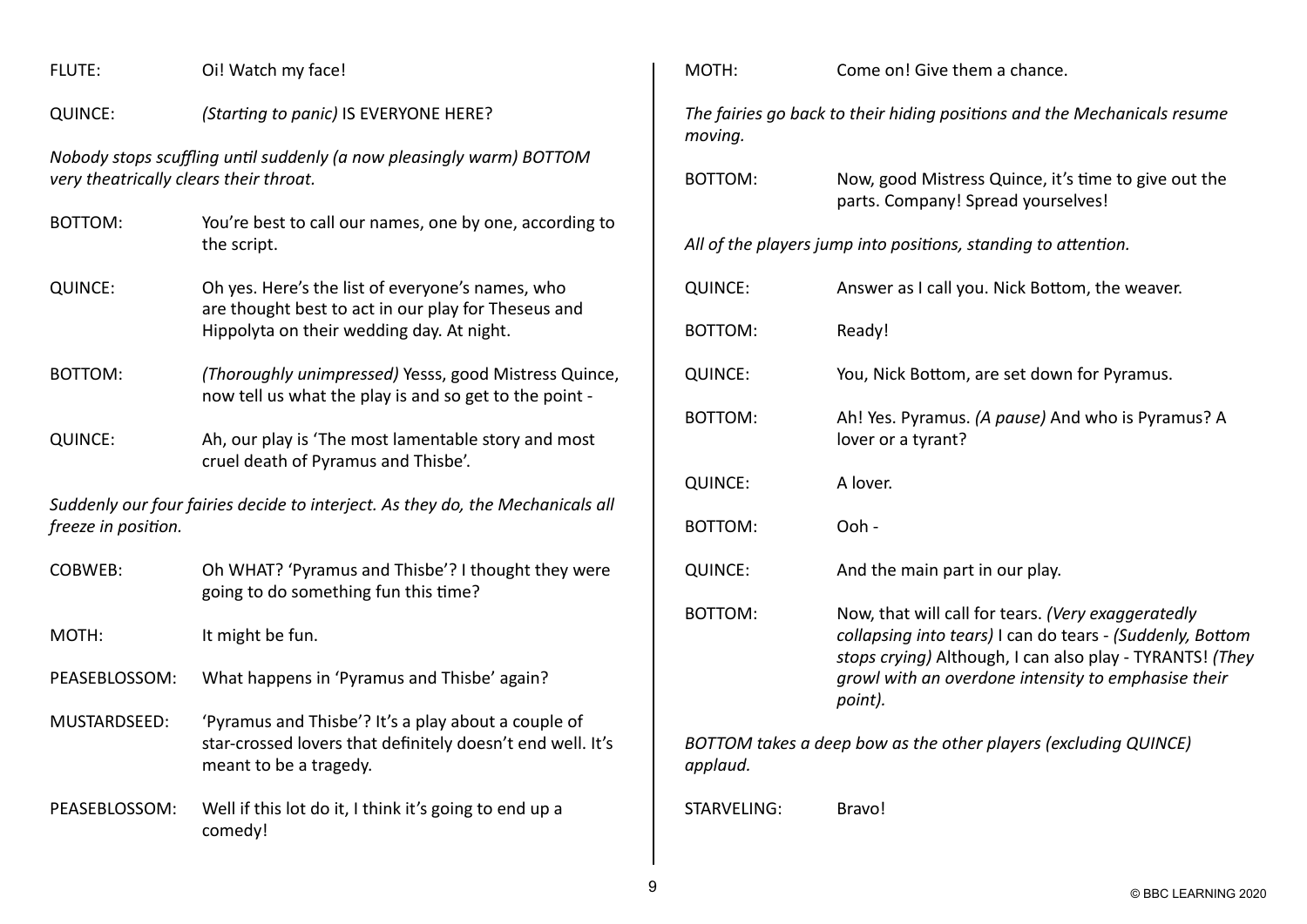| <b>BOTTOM:</b>                                    | Thank you, thank you. Now, Quince, name the rest of<br>the players.                                                                                                                                      |  |
|---------------------------------------------------|----------------------------------------------------------------------------------------------------------------------------------------------------------------------------------------------------------|--|
| <b>QUINCE:</b>                                    | (Pleased to be back in control) Francis Flute, the<br>bellows-mender                                                                                                                                     |  |
| FLUTE:                                            | Here, Mistress Quince.                                                                                                                                                                                   |  |
| <b>QUINCE:</b>                                    | Flute you will play - Thisbe.                                                                                                                                                                            |  |
| FLUTE:                                            | Who is Thisbe? A wandering knight?                                                                                                                                                                       |  |
| <b>QUINCE:</b>                                    | It is the lady that Pyramus must love.                                                                                                                                                                   |  |
| <b>FLUTE:</b>                                     | (Devastated) What?! Nay, let me not play a woman; I<br>have a beard coming.                                                                                                                              |  |
| <b>QUINCE:</b>                                    | Don't worry, you shall act it in a mask and you may<br>speak as small as you will.                                                                                                                       |  |
| Quince.                                           | At the sound of 'mask' BOTTOM's ears have pricked up. They sidle up to                                                                                                                                   |  |
| BOTTOM:                                           | Ah! I may hide my face, let me play Thisbe too. I'll speak<br>in a monstrous little voice. (As a grossly exaggerated<br>Thisbe) 'Ah, Pyramus, my dear love! It is I, Thisbe, your<br>sweet lady Thisbe!' |  |
| The rest of the players (excluding QUINCE) laugh. |                                                                                                                                                                                                          |  |
| <b>QUINCE</b>                                     | No! You must play Pyramus and Flute, you Thisbe.                                                                                                                                                         |  |
| <b>BOTTOM:</b>                                    | Fine. Proceed.                                                                                                                                                                                           |  |
| <b>QUINCE:</b>                                    | Robin Starveling, the tailor -                                                                                                                                                                           |  |
| STARVELING:                                       | Here, Mistress Quince.                                                                                                                                                                                   |  |

| <b>QUINCE:</b>                                              | You must play Moonshine.                                                                                                                 |  |
|-------------------------------------------------------------|------------------------------------------------------------------------------------------------------------------------------------------|--|
| <b>STARVELING:</b>                                          | Oooh!                                                                                                                                    |  |
| <b>QUINCE:</b>                                              | Snout the tinker?                                                                                                                        |  |
| SNOUT:                                                      | Here, Mistress Quince.                                                                                                                   |  |
| <b>QUINCE:</b>                                              | You the Wall.                                                                                                                            |  |
| SNOUT:                                                      | Gotcha.                                                                                                                                  |  |
| <b>QUINCE:</b>                                              | Myself the narrator. And Snug the joiner - you the<br>lion's part.                                                                       |  |
| SNUG goes white with fear.                                  |                                                                                                                                          |  |
| <b>QUINCE:</b>                                              | And now, I hope, every actor has their part.                                                                                             |  |
| SNUG:                                                       | Erm - have you got the lion's part written down? Please<br>give it to me, for I am slow at learning.                                     |  |
| <b>QUINCE:</b>                                              | Don't worry, it's nothing but roaring.                                                                                                   |  |
| BOTTOM suddenly gives a terrifying ROAR and everyone jumps. |                                                                                                                                          |  |
| <b>BOTTOM:</b>                                              | LET ME PLAY THE LION TOO! I will roar so well that I<br>will make Theseus say 'Let him roar again, again, again,<br>let him roar again!' |  |
| <b>QUINCE:</b>                                              | (Thoroughly fed up) No, no, no, Nick Bottom! You can<br>play no part but Pyramus!                                                        |  |
| <b>BOTTOM:</b>                                              | Ah. Well. I will undertake it.                                                                                                           |  |
| QUINCE breathes a sigh of relief.                           |                                                                                                                                          |  |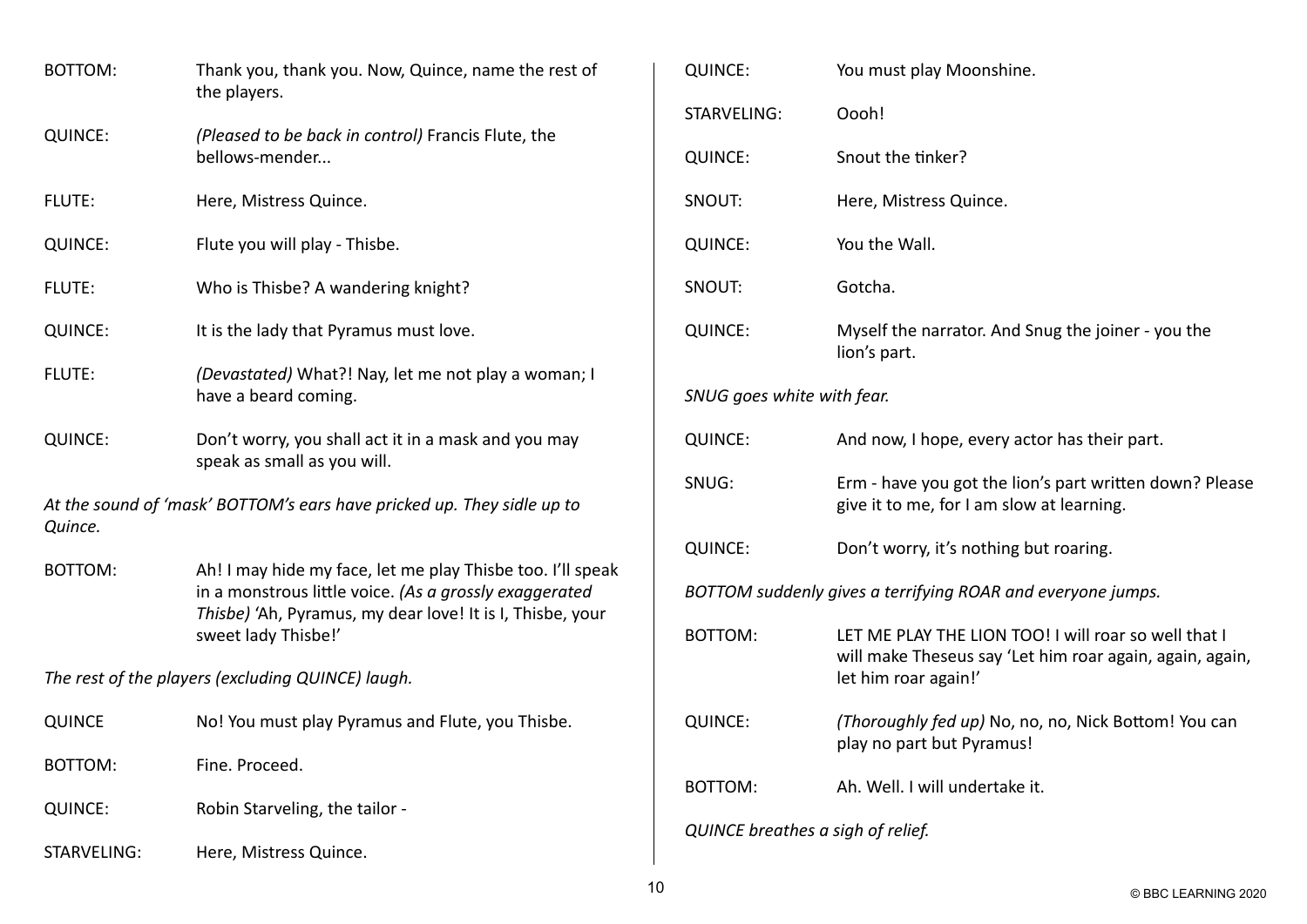#### BOTTOM: What beard am I best to play it in?

*BOTTOM pulls open their coat to reveal a wide variety of beards, moustaches and disguises displayed in the lining.*

- QUINCE: Oh, what you will. Company, here are your lines. I entreat you, request you and desire you to learn them by tomorrow night. And meet me in the palace wood, by moonlight, after work. There we will rehearse away from the city and prying eyes.
- BOTTOM: We will meet and there we may rehearse. Take pains; be perfect; adieu!

*BOTTOM takes a thoroughly theatrical exit and the rest of the Mechanicals follow. Our fairy narrators return.*

- MOTH: What a funny group of actors. I don't know what Theseus and Hippolyta will make of them at their wedding -
- PEASEBLOSSOM: Well one thing's for sure: a lot can happen in the pale moonlight before we make it to that happy night.
- COBWEB: Oooh! Is it time to head home?
- MUSTARDSEED: Back to the woods? I think so. We wouldn't want to miss all the fun now, would we?

#### **SCENE THREE**

*The Woods.*

## **[SONG 3: THE LAND OF THE FAIRIES](https://www.bbc.co.uk/teach/school-radio/music-ks2-ks3-school-plays-musicals-a-midsummer-nights-dream-the-land-of-the-fairies/zqxjkty)**

**ALL: There's a place you can glance from the corner of your eye, Just a trace, there's a chance you can spot it if you try, Where we chase, where we dance, watching mortals passing by, The Land of the Fairies. There's a place in the woods where you can't tell night from day, It's a place you can find if you're far enough astray, Where the spirits are free and where lovers lose their way, The Land of the Fairies. Look through the trees (Look through the trees), Beneath the oak and elm, (Ah-ah),**

**Look and you'll see (Look and you'll see), Our secret magic realm (Ah-ah). Lovers can dream (Lovers can dream), But lovers must be wary (Ah-ah-ah), In the Land of the Fairies.**

**There's a king and he rules over all he looks upon, Crosses worlds in a breath and just as soon, he's gone, He's the lord of our land, and his name is Oberon - The King of the Fairies.**

**There's a lady who sits by his side in forest green, Who can ride on the back of a summer breeze unseen, Titania, the ever-mighty queen – The Queen of the Fairies.**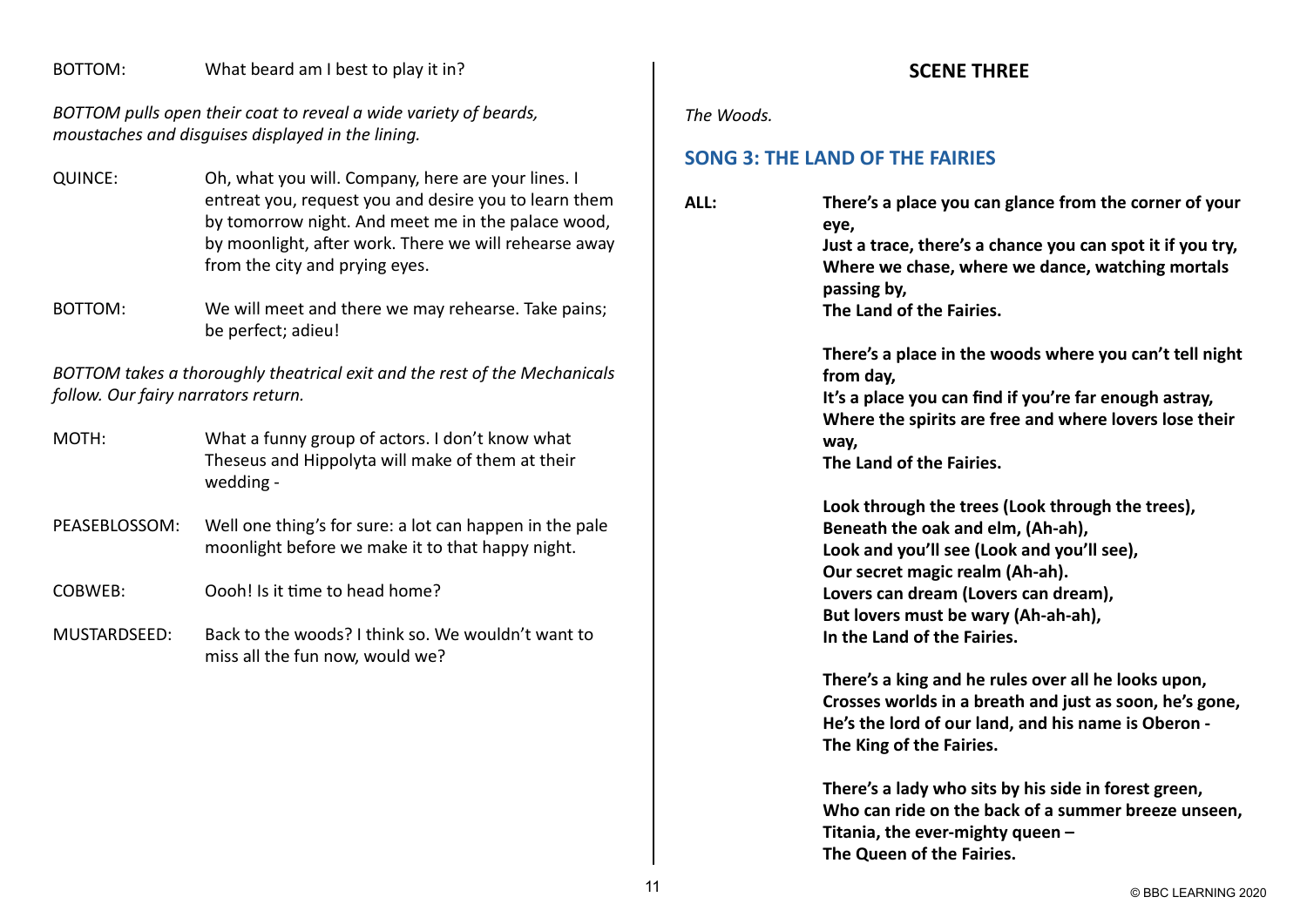|                | Look through the trees (Look through the trees),<br>Beneath the oak and elm (Ah-ah),                                                         | <b>OBERON</b>   |
|----------------|----------------------------------------------------------------------------------------------------------------------------------------------|-----------------|
|                | Look and you'll see (Look and you'll see),<br>Our secret magic realm (Ah-ah).                                                                | TITANIA:        |
|                | Lovers can dream (Lovers can dream),<br>But lovers must be wary (Ah, ah, ah),                                                                | <b>OBERON</b>   |
|                | In the Land of the Fairies.                                                                                                                  | TITANIA:        |
|                | The song ends with COBWEB, MOTH, MUSTARDSEED and PEASEBLOSSOM<br>all together onstage. PUCK suddenly jumps out from behind them and gives    | <b>OBERON</b>   |
|                | a big BOO which makes MOTH jump and PUCK start cackling.                                                                                     | TITANIA:        |
| PEASEBLOSSOM:  | Ok, very funny.                                                                                                                              | <b>OBERON</b>   |
| PUCK:          | Oh come on, cheer up Peaseblossom, it's Midsummer!                                                                                           |                 |
| MUSTARDSEED:   | We know it's Midsummer Puck, that's no excuse to be                                                                                          | TITANIA:        |
|                | mean.                                                                                                                                        | <b>OBERON</b>   |
| PUCK:          | Ugh, you're all sooo boring! Just like Queen Titania.                                                                                        | TITANIA:        |
| <b>COBWEB:</b> | Titania isn't boring, she's amazing.                                                                                                         |                 |
| PUCK:          | Then why is she still arguing with my master?                                                                                                |                 |
| <b>COBWEB:</b> | Umm, why is Oberon still arguing with Titania?                                                                                               | <b>OBERON</b>   |
|                | We hear TITANIA and OBERON both giving a loud 'Ugh!' of disgust offstage.                                                                    |                 |
| MOTH:          | (To the audience) Oh dear, that's them now. They've<br>been at it for weeks. Watch out, this isn't going to be                               | The othe        |
|                | pretty                                                                                                                                       | TITANIA:        |
|                | TITANIA and OBERON enter. TITANIA is flanked by more members of her<br>fairy band. Our narrators go and join TITANIA while PUCK goes to join | <b>LITTLEST</b> |
| OBERON.        |                                                                                                                                              |                 |
|                |                                                                                                                                              | <b>OBERON</b>   |

| <b>OBERON:</b>                                                          | There she is, proud Titania.                                                                                                                                                                                                                                              |  |
|-------------------------------------------------------------------------|---------------------------------------------------------------------------------------------------------------------------------------------------------------------------------------------------------------------------------------------------------------------------|--|
| TITANIA:                                                                | So here must be jealous Oberon. Fairies, let's go.                                                                                                                                                                                                                        |  |
| <b>OBERON:</b>                                                          | Wait! Am I not your lord?                                                                                                                                                                                                                                                 |  |
| TITANIA:                                                                | If you are my lord then I suppose I must be your lady.                                                                                                                                                                                                                    |  |
| <b>OBERON:</b>                                                          | My lady would not treat me so.                                                                                                                                                                                                                                            |  |
| TITANIA:                                                                | Oberon, these are the mutterings of jealousy. We've<br>been having the same argument since spring -                                                                                                                                                                       |  |
| <b>OBERON:</b>                                                          | Exactly. Because you won't -                                                                                                                                                                                                                                              |  |
| TITANIA:                                                                | Do as you say?                                                                                                                                                                                                                                                            |  |
| <b>OBERON:</b>                                                          | Well -                                                                                                                                                                                                                                                                    |  |
| TITANIA:                                                                | You're selfish, Oberon. Because of our fighting, the<br>rivers are overflowing, the crops are rotting in the<br>fields and all the year's seasons are running into each<br>other. The humans don't know if it's springtime or<br>winter. It's a mess, and it's our fault! |  |
| OBERON:                                                                 | So you admit then, that these problems were caused<br>by you? I only asked for your littlest fairy to be my<br>helper.                                                                                                                                                    |  |
| The other fairies huddle around LITTLEST FAIRY, who doesn't want to go. |                                                                                                                                                                                                                                                                           |  |
| TITANIA:                                                                | O, set your heart at rest! You will not take them from<br>me.                                                                                                                                                                                                             |  |
| LITTLEST FAIRY blows a raspberry at Oberon.                             |                                                                                                                                                                                                                                                                           |  |
| <b>OBERON:</b>                                                          | How long within this wood do you intend to stay?                                                                                                                                                                                                                          |  |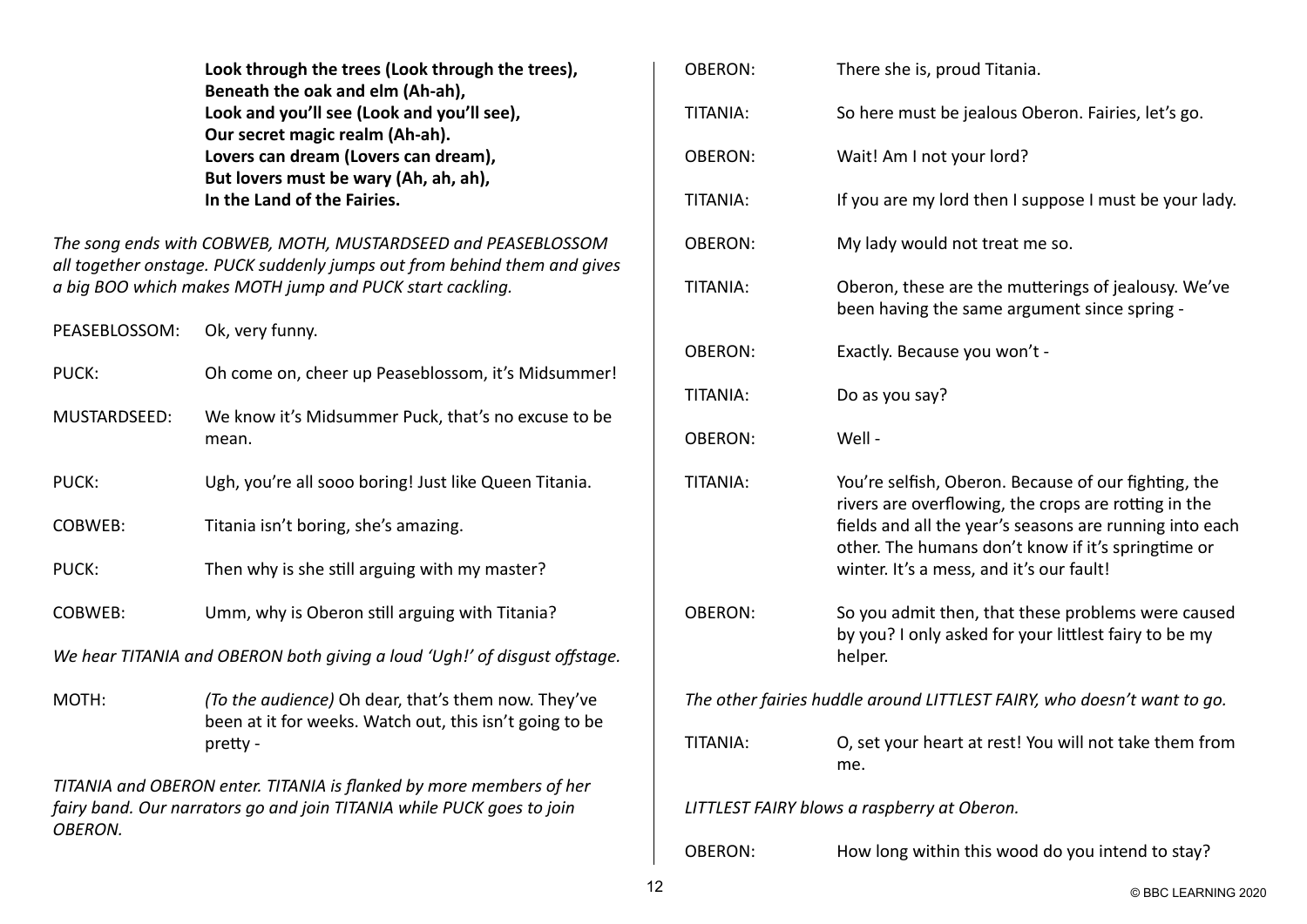| TITANIA:                                                                                                                                  | Probably 'til after Theseus's wedding day. Now, if you'll<br>do what's right and stop your arguing, stay. If not, shun<br>me and I will stay far from where you haunt.                                           |  |
|-------------------------------------------------------------------------------------------------------------------------------------------|------------------------------------------------------------------------------------------------------------------------------------------------------------------------------------------------------------------|--|
| <b>OBERON:</b>                                                                                                                            | Give me what I want and I will go with you.                                                                                                                                                                      |  |
| TITANIA:                                                                                                                                  | Not for all your fairy kingdom. Fairies, away! I shall only<br>argue more, if we longer stay.                                                                                                                    |  |
| Titania and her band of fairies exit together with COBWEB, PEASEBLOSSOM,<br>MOTH and MUSTARDSEED. OBERON lets out a growl of frustration. |                                                                                                                                                                                                                  |  |
| <b>OBERON:</b>                                                                                                                            | That fairy I will not let her leave this wood until I<br>have had my revenge. (Not realising that Puck is stood<br>behind him) Puck!                                                                             |  |
| PUCK:                                                                                                                                     | Yes, my lord?                                                                                                                                                                                                    |  |
| <b>OBERON:</b>                                                                                                                            | Do you remember the time we saw winged Cupid<br>misfire his bow and land an arrow upon a little flower?                                                                                                          |  |
| PUCK:                                                                                                                                     | (Giggles) I do, my lord.                                                                                                                                                                                         |  |
| <b>OBERON:</b>                                                                                                                            | Fetch me that flower. The juice of it, when put on<br>dreaming eyes, will make the sleeper madly fall in love<br>with the next live creature that it sees. Fetch it for me<br>and come straight back here again. |  |
| PUCK:                                                                                                                                     | I'll fly all around the world and find it for you. It won't<br>take long!                                                                                                                                        |  |
| PUCK exits speedily.                                                                                                                      |                                                                                                                                                                                                                  |  |
|                                                                                                                                           |                                                                                                                                                                                                                  |  |

| <b>OBERON:</b>              | Once I have this juice, I'll drop it onto Titania's eyes as<br>she sleeps, making sure that the next thing she sees is<br>some wild animal - a lion, a bear - maybe a meddling<br>monkey? Whatever it is, she will fall hopelessly in<br>love with it. And when I break the spell, she'll be so<br>embarrassed that she'll think twice about ever crossing<br>me again. |
|-----------------------------|-------------------------------------------------------------------------------------------------------------------------------------------------------------------------------------------------------------------------------------------------------------------------------------------------------------------------------------------------------------------------|
| <b>HELENA:</b>              | (Shouting from offstage) Demetrius, slow down!                                                                                                                                                                                                                                                                                                                          |
| <b>OBERON:</b>              | But who comes here?                                                                                                                                                                                                                                                                                                                                                     |
| on to him, dragging behind. | OBERON hides himself. Demetrius enters followed by Helena who is holding                                                                                                                                                                                                                                                                                                |
| <b>DEMETRIUS:</b>           | I love you not therefore pursue me not. Where are<br>Lysander and Hermia? You told me they would be here,<br>and now here I am. Get you gone and follow me no<br>more.                                                                                                                                                                                                  |
| <b>HELENA:</b>              | No matter what you say, Demetrius, I will stay with you<br>- I love you!                                                                                                                                                                                                                                                                                                |
| <b>DEMETRIUS:</b>           | Ugh! Do I love you? Do I call you fair? Or rather have I<br>not in plainest truth told you that I do not and cannot<br>love you?!                                                                                                                                                                                                                                       |
| <b>HELENA:</b>              | And even for that, Demetrius, do I love you more. Be<br>cruel to me, say mean things, I don't care as long as I<br>get to follow you.                                                                                                                                                                                                                                   |
| <b>DEMETRIUS:</b>           | But Helena I am sick when I look on you.                                                                                                                                                                                                                                                                                                                                |
| <b>HELENA:</b>              | And I am sick when I look not on you.                                                                                                                                                                                                                                                                                                                                   |
| <b>DEMETRIUS:</b>           | LET ME GO! I swear this won't end well -                                                                                                                                                                                                                                                                                                                                |
|                             |                                                                                                                                                                                                                                                                                                                                                                         |

- I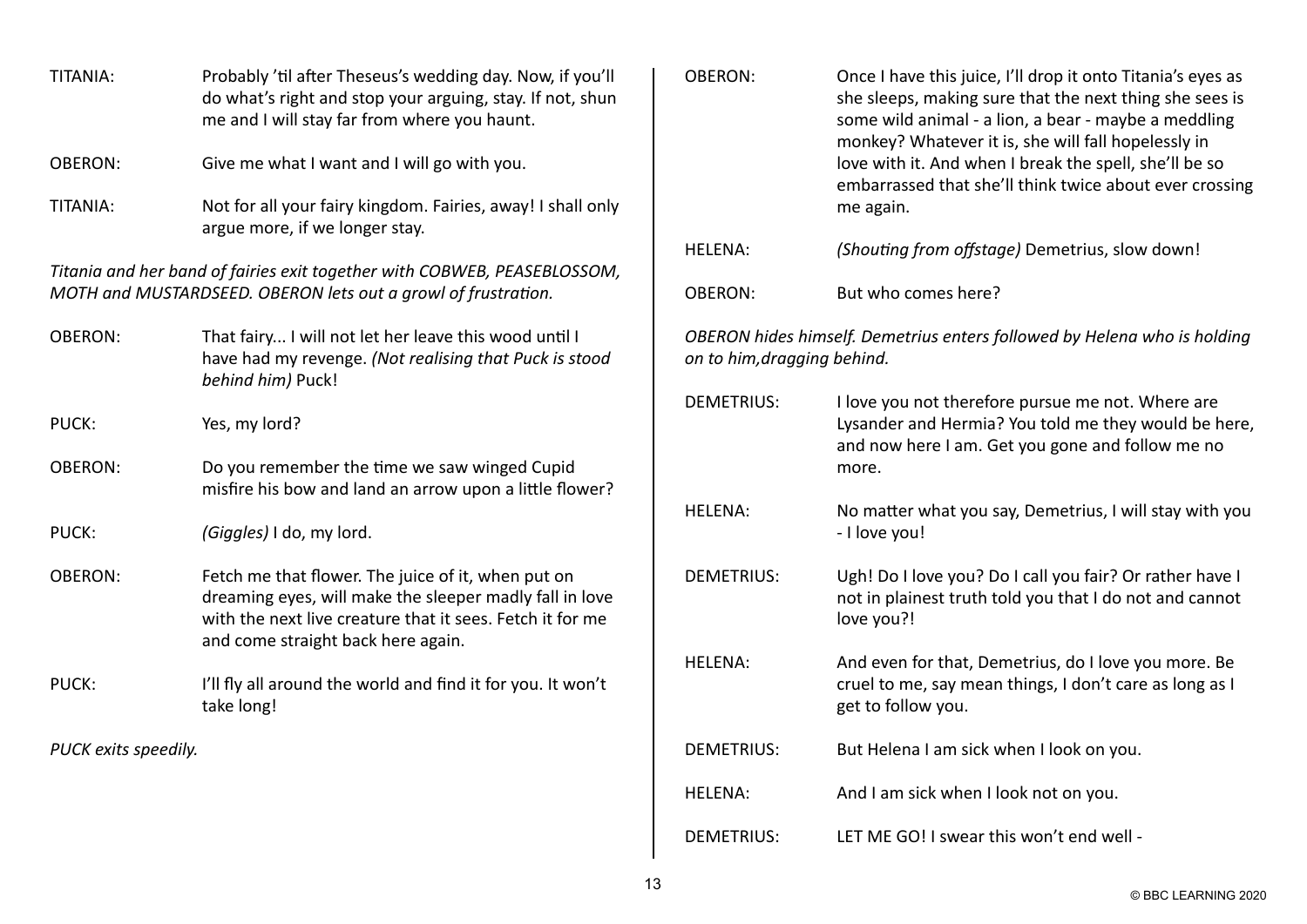| DEMETRIUS shakes HELENA off and makes a run for it. HELENA a looks<br>totally deflated for a moment but then stands tall, ready to run after him. |                                                                                                                                                                    | We see HERMIA (in no way tired) striding purposefully into a clearing in the<br>forest. She pauses to wait for LYSANDER. |                                                                                                                                          |  |
|---------------------------------------------------------------------------------------------------------------------------------------------------|--------------------------------------------------------------------------------------------------------------------------------------------------------------------|--------------------------------------------------------------------------------------------------------------------------|------------------------------------------------------------------------------------------------------------------------------------------|--|
| <b>HELENA:</b>                                                                                                                                    | I'll follow him and make a heaven of this hell.                                                                                                                    | <b>HERMIA:</b>                                                                                                           | Come on!                                                                                                                                 |  |
| HELENA exits. OBERON reappears, smiling; he's had an idea.                                                                                        |                                                                                                                                                                    |                                                                                                                          | LYSANDER enters slow and exhausted, looking confusedly at a map.                                                                         |  |
| <b>OBERON:</b>                                                                                                                                    | PUCK!                                                                                                                                                              | <b>HERMIA:</b>                                                                                                           | What's the matter?                                                                                                                       |  |
|                                                                                                                                                   | PUCK comes running back, out of breath, crashes at OBERON's feet.                                                                                                  | LYSANDER:                                                                                                                | Honestly Hermia, I think we're lost -                                                                                                    |  |
| <b>OBERON:</b>                                                                                                                                    | Have you the flower there?                                                                                                                                         | <b>HERMIA:</b>                                                                                                           | Let me look.                                                                                                                             |  |
| PUCK:                                                                                                                                             | Here - it - is.                                                                                                                                                    |                                                                                                                          | HERMIA goes to take the map but LYSANDER holds it high, out of reach.                                                                    |  |
| <b>OBERON:</b>                                                                                                                                    | I will use some of it on Titania, but you must travel<br>deeper into the wood after the sweet Athenian lady<br>who was just here. She is in love with a disdainful | LYSANDER:                                                                                                                | No, I think it's better if we rest now and try again in<br>the morning.                                                                  |  |
|                                                                                                                                                   | youth. Anoint his eyes but make sure that you do it<br>when the next thing he sees will be the lady.                                                               | <b>HERMIA:</b>                                                                                                           | (Shrugs) So be it, Lysander: find yourself a bed -                                                                                       |  |
| PUCK:                                                                                                                                             | Fear not my lord, your servant shall do so.                                                                                                                        |                                                                                                                          | LYSANDER is overwhelmed with relief and sits with a thud on the ground.                                                                  |  |
| <b>OBERON:</b>                                                                                                                                    | And meet me here again tomorrow before the first                                                                                                                   | <b>HERMIA:</b>                                                                                                           | - I upon this bank will rest my head.                                                                                                    |  |
|                                                                                                                                                   | cock crow.                                                                                                                                                         | herself up on the floor.                                                                                                 | HERMIA pulls a huge, fluffy cushion from her bag. She lies down and cosies                                                               |  |
| <b>OBERON and PUCK exit.</b>                                                                                                                      |                                                                                                                                                                    | LYSANDER:                                                                                                                | Erm - is there any space on that fluffy pillow for me?                                                                                   |  |
|                                                                                                                                                   | <b>SCENE FOUR</b>                                                                                                                                                  | <b>HERMIA:</b>                                                                                                           | Oh, Lysander, I'm so tired. Maybe lie down over by<br>that tree?                                                                         |  |
| approaching.                                                                                                                                      | Somewhere else in the woods. We hear LYSANDER and HERMIA                                                                                                           |                                                                                                                          | HERMIA points to somewhere far away and then, with a smile, she turns<br>away from him and promptly falls into (a softly snoring) sleep. |  |
| LYSANDER:                                                                                                                                         | (Offstage) Slow down!                                                                                                                                              | IVCANINED.                                                                                                               | $T_0$ himself Well than have is mulhed                                                                                                   |  |

| <b>HERMIA:</b>                                                                                                                           | Come on!                                                                |  |
|------------------------------------------------------------------------------------------------------------------------------------------|-------------------------------------------------------------------------|--|
| LYSANDER enters slow and exhausted, looking confusedly at a map.                                                                         |                                                                         |  |
| <b>HERMIA:</b>                                                                                                                           | What's the matter?                                                      |  |
| LYSANDER:                                                                                                                                | Honestly Hermia, I think we're lost -                                   |  |
| <b>HERMIA:</b>                                                                                                                           | Let me look.                                                            |  |
| HERMIA goes to take the map but LYSANDER holds it high, out of reach.                                                                    |                                                                         |  |
| LYSANDER:                                                                                                                                | No, I think it's better if we rest now and try again in<br>the morning. |  |
| <b>HERMIA:</b>                                                                                                                           | (Shrugs) So be it, Lysander: find yourself a bed -                      |  |
| LYSANDER is overwhelmed with relief and sits with a thud on the ground.                                                                  |                                                                         |  |
| <b>HERMIA:</b>                                                                                                                           | - I upon this bank will rest my head.                                   |  |
| HERMIA pulls a huge, fluffy cushion from her bag. She lies down and cosies<br>herself up on the floor.                                   |                                                                         |  |
| LYSANDER:                                                                                                                                | Erm - is there any space on that fluffy pillow for me?                  |  |
| <b>HERMIA:</b>                                                                                                                           | Oh, Lysander, I'm so tired. Maybe lie down over by<br>that tree?        |  |
| HERMIA points to somewhere far away and then, with a smile, she turns<br>away from him and promptly falls into (a softly snoring) sleep. |                                                                         |  |

LYSANDER: *(To himself)* Well then - here is my bed.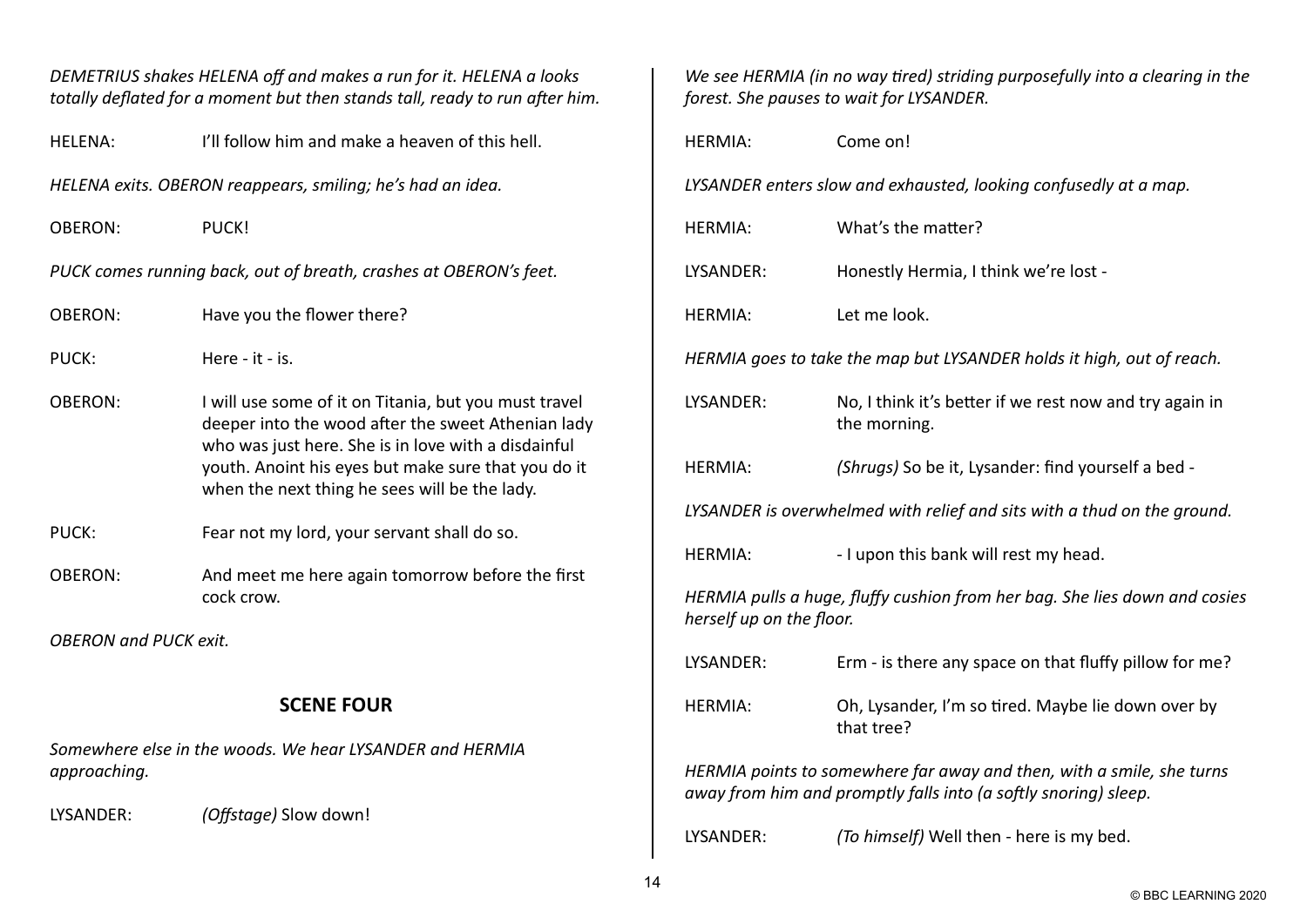*Lysander lies on the dirty ground with a thud and falls into (a more loudly snoring) sleep. With a crash PUCK lands in the clearing. At first they don't see the sleeping lovers.*

PUCK: *(To the audience)* EVERYWHERE. I've looked EVERYWHERE. And still I haven't found a single Athenian. I don't even think they exist. Oberon's probably playing a trick on me - I - I -

*PUCK realises that they've landed right next to HERMIA.*

PUCK: PUCK: PUCK:

*HERMIA stirs in her sleep.*

PUCK: *(Stage whispers)* Woops! I've found an Athenian! This must be the sweet lady that Oberon was telling me about. Poor girl, sleeping sound on the dank and dirty ground!

*They go over to inspect Lysander.*

PUCK: And this must be the boy she's after. What a lack-love, to keep pushing her away. Well, we'll see about that -

# **[SONG 4: THE FLOWER'S SPELL](https://www.bbc.co.uk/teach/school-radio/music-ks2-ks3-school-plays-musicals-a-midsummer-nights-dream-the-flowers-spell/z6nxqfr)**

**ALL: Lovers sleep on the forest floor, Dreaming soundly in dimming light, But destiny has a trick in store, A magic plan that will make things right. And before they rise, We'll anoint his eyes - Oh-a-ah…**

**Listen close to the flower's call, Listen lovers, heroes and dreamers all, Fall in love in woods where the fairies dwell, The sweet surrender of the flower's spell, The sweet surrender of the flower's spell.**

**Sleep in silence and fear no harm, Sleep through darkening skies above, Sleep through the fairies' magic charm, Sleep 'til you wake to find your love. Feel the flower's force, Plotting true love's course, Oh-a-ah…**

**Listen close to the flower's call, Listen lovers, heroes and dreamers all, Fall in love in woods where the fairies dwell, The sweet surrender of the flower's spell, The sweet surrender of the flower's spell.**

*During the song PUCK mashes up one of the petals with glee and drops it onto LYSANDER's eyelid.*

PUCK: And so awake when I am gone, For I must now to Oberon. *PUCK exits. We hear -*  HELENA: *(Offstage)* Demetrius?! *HELENA walks into the clearing. Exhausted, dirty and upset. She's lost.* HELENA: Demetrius?! O I am out of breath! I'm lost and tired and alone. I've no idea where Demetrius is, I just want to go home.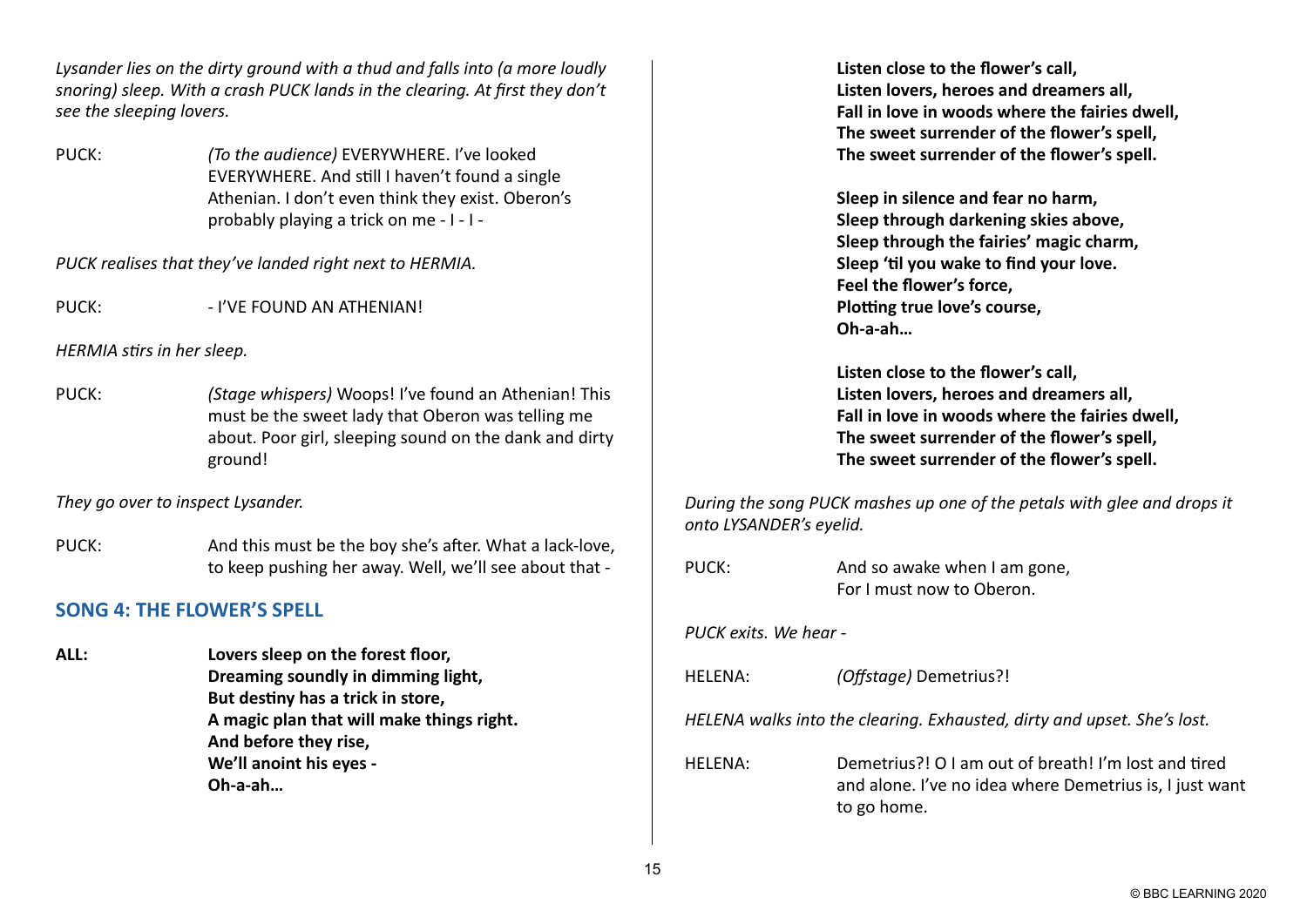*Without realising HELENA has accidentally walked into the sleeping LYSANDER who murmurs softly in his sleep. She jumps at the sound, surprised, and then bends down to inspect him further.*

HELENA: But who is here? Lysander! On the ground! Dead?! Or asleep? I see no blood, no wound. Lysander if you live, good sir, awake.

*With a magical 'PING!' LYSANDER sits bolt upright. In love.*

- LYSANDER: And run through fire I will for your sweet sake!
- HELENA: What?
- LYSANDER: I love you, Helena! Come, let's run away!
- HELENA: What?
- LYSANDER: Where is Demetrius? O, how fit a word is that vile name to perish on my sword!
- HELENA: Don't say such horrible things Lysander, please!
- LYSANDER: What do you mean, 'horrible'? I love you, Helena!

*He tries to get hold of her hands but she shoves him away.*

HELENA: You're being cruel to me, Lysander. O that a lady, of one man refused, Should of another now be so abused!

*HELENA runs away in tears. LYSANDER goes to follow her but first turns to sleeping HERMIA.*

| LYSANDER:                    | Hermia, sleep you there. If I never see you again I won't<br>care.                 |
|------------------------------|------------------------------------------------------------------------------------|
|                              | For now with all my powers, my love and might -                                    |
|                              | I will honour Helena and be her knight!                                            |
|                              | He runs after HELENA. Suddenly HERMIA wakes with a scream.                         |
| <b>HERMIA:</b>               | Ah! I just had a terrible nightmare! Lysander? Where                               |
|                              | are you? Speak if you are near!<br>I almost faint with fear. Oh, I hope you're OK! |
|                              |                                                                                    |
|                              | Scared, she suddenly pulls herself together, determined.                           |
| <b>HERMIA:</b>               | Don't worry, Lysander, I'm coming!                                                 |
| HERMIA runs into the forest. |                                                                                    |
|                              | <b>INTERVAL</b>                                                                    |
|                              |                                                                                    |
|                              |                                                                                    |
|                              |                                                                                    |
|                              |                                                                                    |
|                              |                                                                                    |
|                              |                                                                                    |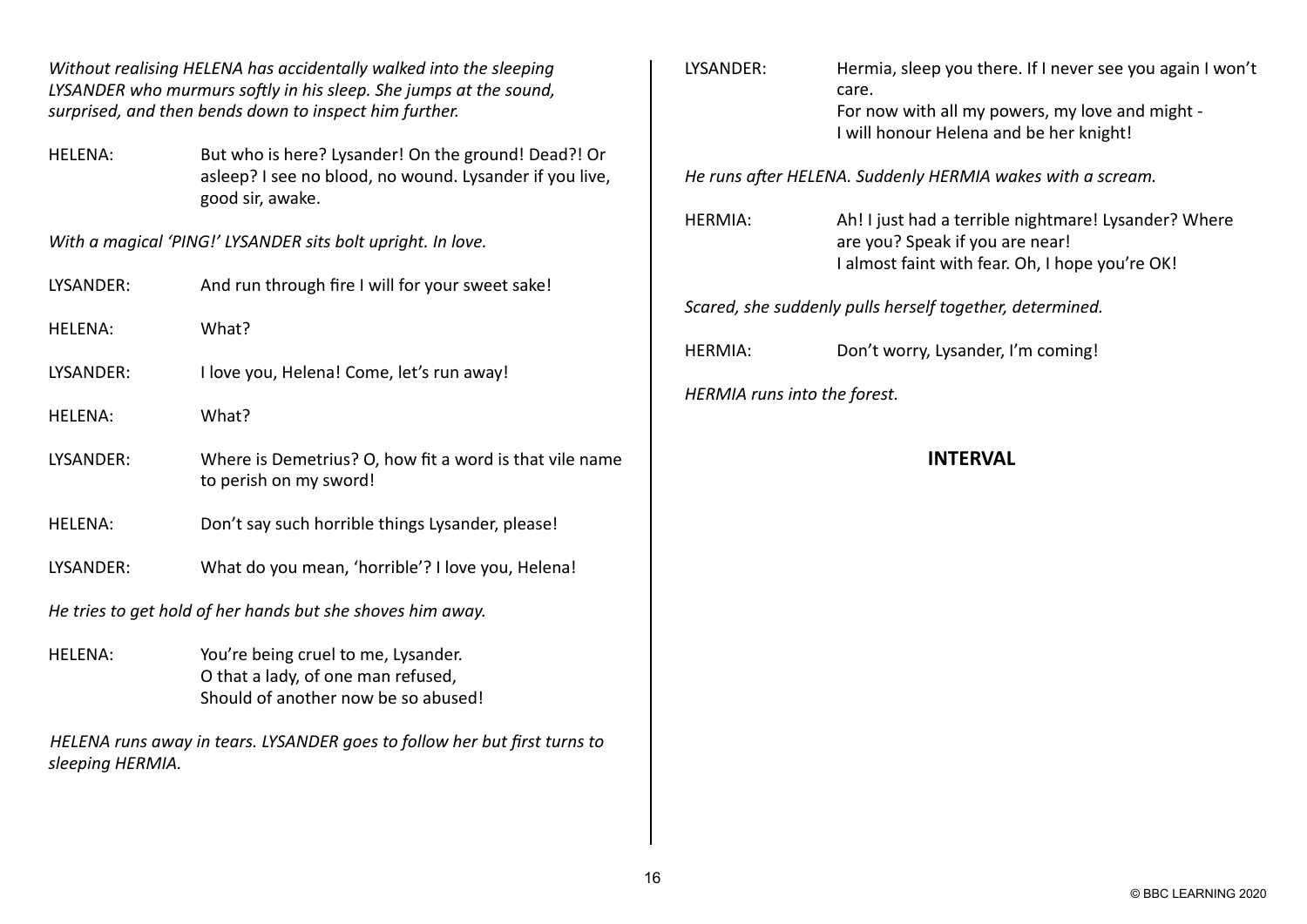## **SCENE FIVE**

*TITANIA lies sleeping on the ground surrounded by her fairy band (including PEASEBLOSSOM, COBWEB, MOTH and MUSTARDSEED). OBERON appears behind the sleeping fairies. He creeps slowly towards them and TITANIA.*

OBERON: *(To the audience)* Shhh!

*When he gets closer he takes the flower and drops the juice onto TITANIA's sleeping eyes.*

OBERON: What you see when you do wake, Do it for your true-love take. Be it jungle cat, or bear, Or wild boar with bristled hair, In your eye it shall appear, When you awake, it is your dear. Wake when some vile thing is near.

*When he's finished, OBERON creeps away. Suddenly MOTH sits bolt upright.*

MOTH: What was that?

*PEASEBLOSSOM, COBWEB and MUSTARDSEED all wake with a shock.*

PFASFBLOSSOM: Shh!

MOTH: But there was -

MUSTARDSEED: You'll wake Titania!

MOTH: But I think -

PEASEBLOSSOM: That waking her up is a good idea?

MOTH: No, but -

MUSTARDSEED: Well then, go back to sleep.

*They all lie down in an attempt to sleep. Pause. COBWEB sits back up.*

| COBWEB:                                                                                                                     | Nope. I'm wide awake now.                                             |  |
|-----------------------------------------------------------------------------------------------------------------------------|-----------------------------------------------------------------------|--|
| PEASEBLOSSOM:                                                                                                               | Me too.                                                               |  |
| MUSTARDSEED:                                                                                                                | And me.                                                               |  |
| MOTH:                                                                                                                       | Sorry everyone.                                                       |  |
| <b>COBWEB:</b>                                                                                                              | Oh, come on! She's fast asleep. Can't we go and explore<br>some more? |  |
| MUSTARDSEED:                                                                                                                | We're meant to be watching over Titania -                             |  |
| <b>COBWEB:</b>                                                                                                              | But it's Midsummer!                                                   |  |
| PEASEBLOSSOM:                                                                                                               | Alright, come on. Ooh, do you hear that?                              |  |
| MOTH:                                                                                                                       | What?                                                                 |  |
| PEASEBLOSSOM:                                                                                                               | I think it's the group of actors we met yesterday.                    |  |
| <b>COBWEB:</b>                                                                                                              | Yay! They're here?! Let's go and look.                                |  |
| PEASEBLOSSOM, COBWEB, MOTH and MUSTARDSEED run off, leaving<br>behind the sleeping fairies. SUGARPLUM sits up with a start. |                                                                       |  |
| <b>SUGARPLUM:</b>                                                                                                           | What was that?                                                        |  |
| CLOVE:                                                                                                                      | (With a yawn) Shh! Go back to sleep.                                  |  |
| SUGARPLUM (reluctantly) and CLOVE lie back down to sleep.                                                                   |                                                                       |  |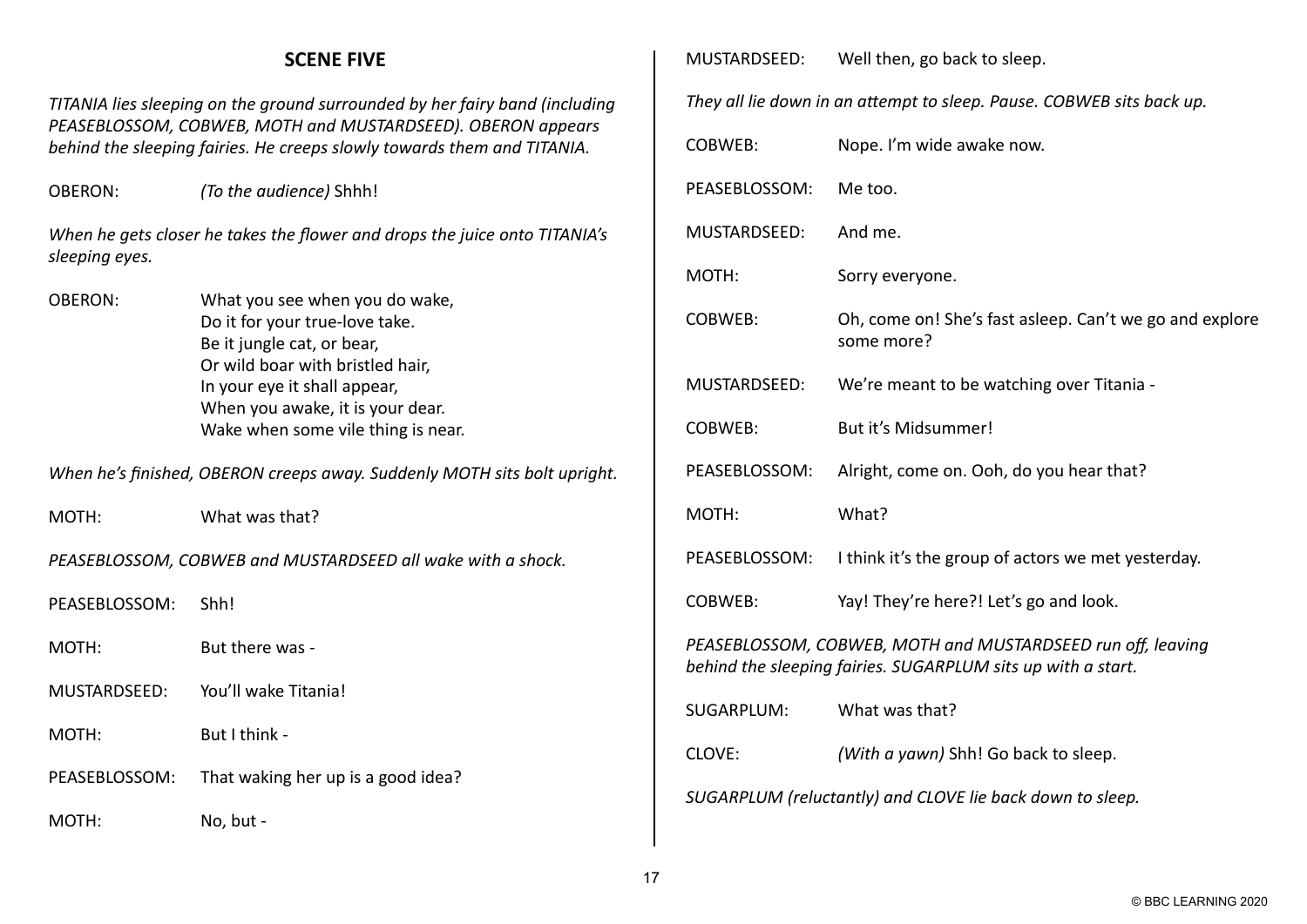| <b>SCENE SIX</b>                                                                                                                                                                                 |                                                                                                                                                                                             | BOTTOM:                   | Ah yes. Of course.<br>'Odours savours sweet. So has your breath, my dearest                                                                                                      |
|--------------------------------------------------------------------------------------------------------------------------------------------------------------------------------------------------|---------------------------------------------------------------------------------------------------------------------------------------------------------------------------------------------|---------------------------|----------------------------------------------------------------------------------------------------------------------------------------------------------------------------------|
| The MECHANICALS are all gathered together for their rehearsal, with<br>PEASEBLOSSOM, COBWEB, MOTH and MUSTARDSEED watching them, hidden.<br>In another part of the stage, Titania lies sleeping. |                                                                                                                                                                                             |                           | Thisbe dear!<br>But hark! A voice! You stay here, O Thisbe, and I'll go and<br>see who's there.'                                                                                 |
| <b>QUINCE:</b>                                                                                                                                                                                   | Ah! Here's a marvellous convenient place for our<br>rehearsal! This green plot shall be our stage, this bush<br>backstage and we can practise our play as we will do it<br>before the Duke. | MUSTARDSEED:              | BOTTOM exits the stage with an overdone flourish.<br>(To the audience) I have never seen a stranger Pyramus<br>than this one here!                                               |
| PUCK suddenly appears behind the four fairies.                                                                                                                                                   |                                                                                                                                                                                             | PUCK creeps after BOTTOM. |                                                                                                                                                                                  |
| PUCK:                                                                                                                                                                                            | Boo!                                                                                                                                                                                        | MOTH:                     | (To the audience) Oh no, what's Puck up to?                                                                                                                                      |
| MOTH gives a little scream of shock.                                                                                                                                                             |                                                                                                                                                                                             | COBWEB:                   | (To MOTH) Shh! I can't hear what the actors are saying -                                                                                                                         |
| PEASEBLOSSOM:<br>MUSTARDSEED                                                                                                                                                                     | Shh!                                                                                                                                                                                        | FLUTE:                    | Must I speak now?                                                                                                                                                                |
| & COBWEB                                                                                                                                                                                         |                                                                                                                                                                                             | <b>QUINCE:</b>            | Aye, you must -                                                                                                                                                                  |
| COBWEB:                                                                                                                                                                                          | Careful or they'll notice us and we'll ruin the rehearsal!                                                                                                                                  | FLUTE:                    | (Rattling through it) 'Most radiant Pyramus, most lily<br>white of hue, as true as truest horse, that yet would never                                                            |
| PUCK:                                                                                                                                                                                            | Ooooh! A rehearsal?! Perfect. Let's have some fun with<br>these hempen home-spuns.                                                                                                          |                           | tire, I'll meet thee, Pyramus, at Ninny's tomb -'                                                                                                                                |
| MOTH:                                                                                                                                                                                            | (To the audience) Oh dear. Poor humans.                                                                                                                                                     | <b>QUINCE:</b>            | Ninus' tomb, Flute, Ninus. And what do you think you're<br>doing? You speak all your part at once! And Pyramus?!<br>You should be onstage now - your cue is 'never tire.' Flute, |
| <b>QUINCE:</b>                                                                                                                                                                                   | Speak, Pyramus; Thisbe, come forward.                                                                                                                                                       |                           | again!                                                                                                                                                                           |
| FLUTE reluctantly stands in the middle of the clearing, next to BOTTOM who<br>cannot wait to get started.                                                                                        |                                                                                                                                                                                             | FLUTE:                    | 'O - as true as truest horse that yet would never tire.'                                                                                                                         |
| <b>BOTTOM:</b>                                                                                                                                                                                   | 'Thisbe, the flowers of odious savours sweet -'                                                                                                                                             |                           | PUCK re-enters the clearing, giggling with glee. Followed by BOTTOM who<br>now has an ass's head on his shoulders.                                                               |
| <b>QUINCE:</b>                                                                                                                                                                                   | (Correcting Bottom) Odours not odious.                                                                                                                                                      | <b>BOTTOM:</b>            | 'If I were fair, Thisbe, I were only yours -' HEE-HAW!                                                                                                                           |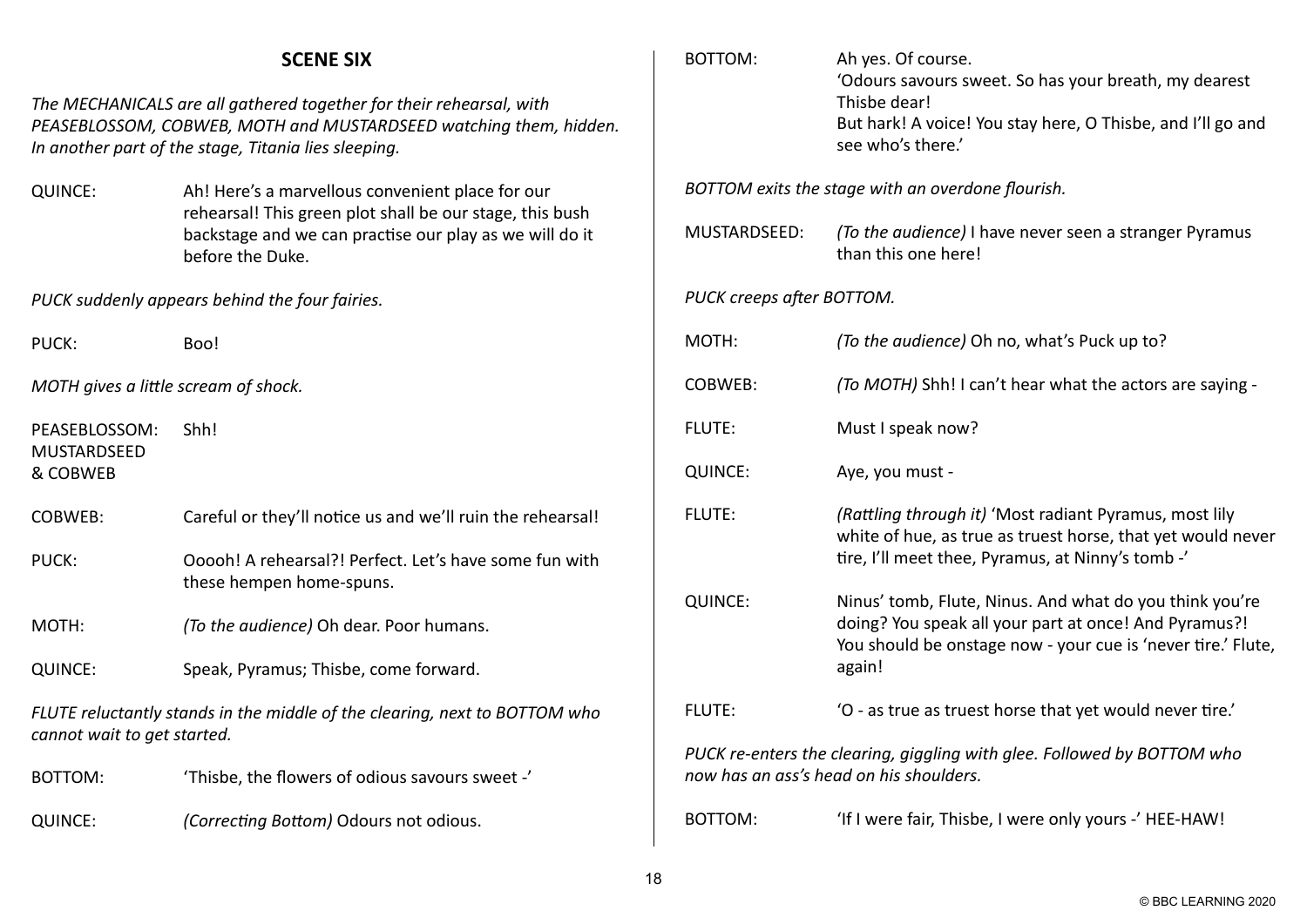*There is a beat of total, shocked silence and then all of the other Mechanicals collectedly start to scream, panic and run.*

SNOUT: Bottom, you've changed! QUINCE: Bless you Bottom, you've been transformed!

*BOTTOM is left alone.*

BOTTOM: I see their knavery. This is to make an ass of me, to frighten me, if they could. But I will walk up and down here and I will sing, so they shall hear I am not afraid. *(Singing) Early in the morning On the window sill Came a little chirping Came a little trill 'Twas a tiny birdy, with the funny name -*

*BOTTOM walks straight into the sleeping TITANIA. COBWEB, PEASEBLOSSOM, MOTH and MUSTARDSEED all grimace in panic.*

MUSTARDSEED: We're going to be in so much trouble -

*But instead of getting angry, TITANIA sits bolt upright and in love -* 

# **[SONG 5: THE MAN OF MY DREAMS](https://www.bbc.co.uk/teach/school-radio/music-ks2-ks3-school-plays-musicals-a-midsummer-nights-dream-the-man-of-my-dreams/zfbstrd)**

| <b>TITANIA:</b> | What angel awakes me?                       |
|-----------------|---------------------------------------------|
| ALL:            | Oo-ooh.                                     |
| <b>TITANIA:</b> | I'm breathless and shaky                    |
| ALL:            | Yea-eah.                                    |
| <b>TITANIA:</b> | From his hooves to his mane, how he beams - |
|                 | The man of my dreams.                       |
| ALL:            | The man of -                                |
|                 | The man of her dreams.                      |

| <b>FAIRY 1:</b><br>ALL:<br><b>FAIRY 2:</b><br>ALL:<br><b>FAIRY 3:</b><br><b>TITANIA:</b><br>ALL:<br><b>TITANIA:</b> | His ears are so floppy -<br>Oo-ooh.<br>And his kisses so sloppy -<br>Yea-eah.<br>One whiff of his breath, and you'll scream, [Scream]<br>The man of my dreams -<br>Sha-la-la-la.<br>The man of my dreams -                                                                                                                                                                                     |
|---------------------------------------------------------------------------------------------------------------------|------------------------------------------------------------------------------------------------------------------------------------------------------------------------------------------------------------------------------------------------------------------------------------------------------------------------------------------------------------------------------------------------|
| ALL:                                                                                                                | Sha-la-la-la.                                                                                                                                                                                                                                                                                                                                                                                  |
| <b>BOTTOM:</b>                                                                                                      | See, I've never felt this way before,<br>Knew that love would be here for evermore,<br>When I saw the pretty lady sleeping on the mossy floor,<br>Heard her snore, then I woke her with a HEE-HAW.<br>Ahem, sorry, I'm just a little hoarse,<br>All I'm saying is that I'm forever yours.<br>You're supreme, Fairy Queen, see there's never ever<br>been<br>Such a beauty that I've ever seen. |
| <b>TITANIA:</b>                                                                                                     | The man of my dreams -                                                                                                                                                                                                                                                                                                                                                                         |
| ALL:                                                                                                                | Sha-la-la-la.                                                                                                                                                                                                                                                                                                                                                                                  |
| <b>TITANIA:</b>                                                                                                     | The man of my dreams -                                                                                                                                                                                                                                                                                                                                                                         |
| ALL:                                                                                                                | Sha-la-la-la.                                                                                                                                                                                                                                                                                                                                                                                  |
| <b>TITANIA:</b>                                                                                                     | The man of my dreams -                                                                                                                                                                                                                                                                                                                                                                         |
| ALL:                                                                                                                | Sha-la-la-la.                                                                                                                                                                                                                                                                                                                                                                                  |
| <b>TITANIA:</b>                                                                                                     | The man of my dreams.                                                                                                                                                                                                                                                                                                                                                                          |

*During the song we see TITANIA fawning over BOTTOM, much to the confusion of our fairies. PUCK finds the whole thing hilarious.*

| TITANIA:      | Now, go with me and my fairies will wait on you.     |
|---------------|------------------------------------------------------|
| PEASEBLOSSOM: | Is this a good idea?                                 |
| TITANIA:      | Silence! I do not want to hear anything but my love. |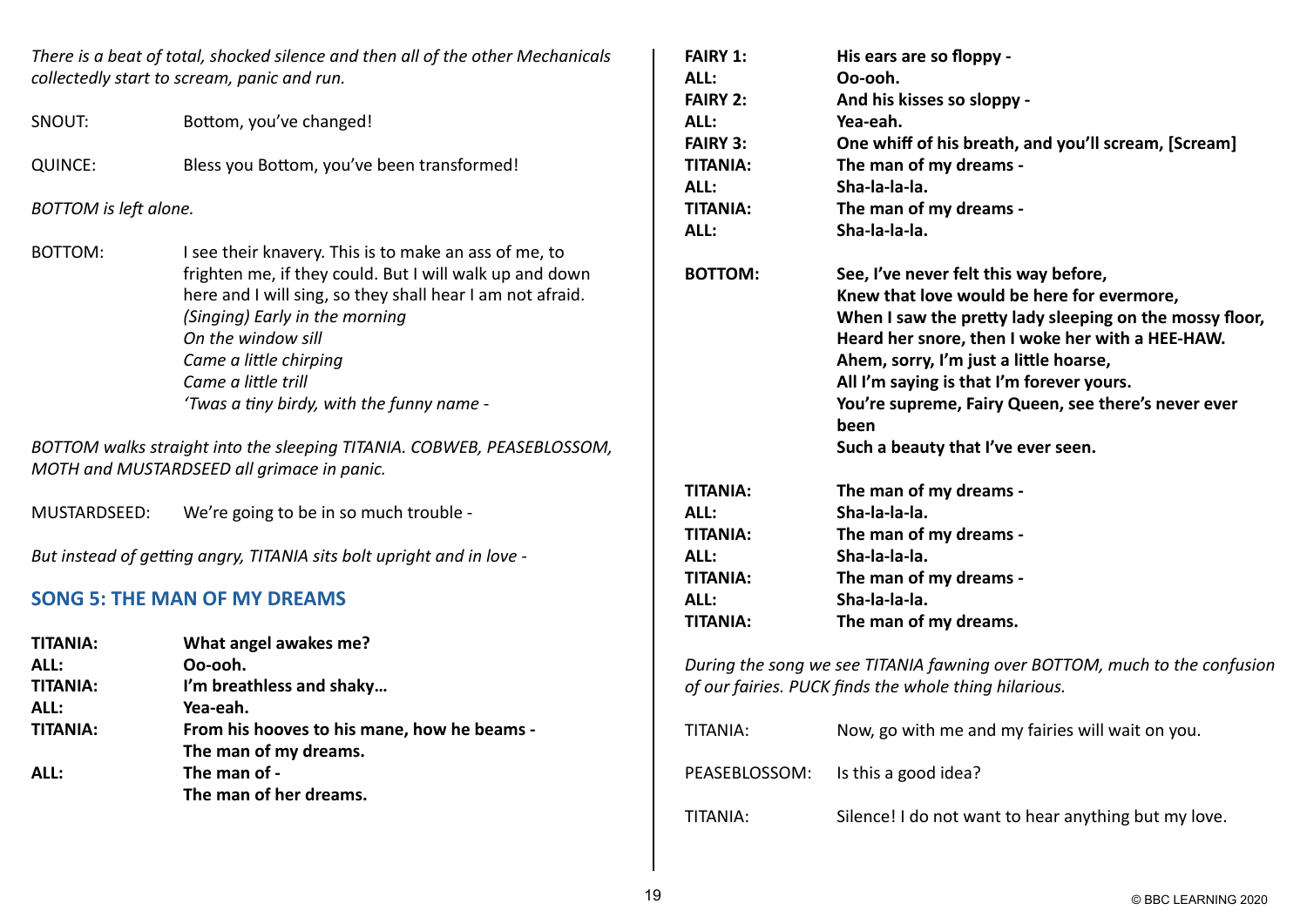*BOTTOM gives a big 'Hee-Haw' and the four fairies (thoroughly confused and unimpressed) follow TITANIA and BOTTOM offstage. PUCK is thrilled and can't stop laughing. OBERON appears behind them.*

| <b>OBERON:</b>                        | How now spirit! Is Titania awake?                                                                                                                                                         |  |
|---------------------------------------|-------------------------------------------------------------------------------------------------------------------------------------------------------------------------------------------|--|
| PUCK:                                 | My mistress with a monster is in love!<br>I fixed a donkey head on a weaver's shoulders and so it<br>came to pass,<br>He started to sing, Titania waked and straightaway loved<br>an ass! |  |
| <b>OBERON:</b>                        | This works out better than I could devise! Now, have you<br>laid the love potion on the Athenian's eyes?                                                                                  |  |
| <b>HERMIA:</b>                        | (Offstage) Demetrius, please!                                                                                                                                                             |  |
| <b>OBERON:</b>                        | Stand close, this is the same Athenian -                                                                                                                                                  |  |
| DEMETRIUS enters, followed by HERMIA. |                                                                                                                                                                                           |  |
| PUCK:                                 | This is the woman, but not this the man.                                                                                                                                                  |  |
|                                       |                                                                                                                                                                                           |  |
| <b>HERMIA:</b>                        | (Pleading) Tell me where my Lysander is, please! Good<br>Demetrius, will you give him to me?                                                                                              |  |
| <b>DEMETRIUS:</b>                     | I would rather give his carcass to the hounds!                                                                                                                                            |  |
| <b>HERMIA:</b>                        | (Switching back to anger) You dog! You cur! I'll no longer<br>be patient with you. You mean to say you've killed him?                                                                     |  |
| <b>DEMETRIUS:</b>                     | You're getting angry at me for no reason! Lysander's still<br>alive, as far as I can tell -                                                                                               |  |
| <b>HERMIA:</b>                        | I pray you then, tell me he is well -                                                                                                                                                     |  |

| <b>HERMIA:</b>        | (She stomps on his foot) The privilege never to see me<br>more!                                                                                           |
|-----------------------|-----------------------------------------------------------------------------------------------------------------------------------------------------------|
|                       | HERMIA runs away. DEMETRIUS grimaces in pain.                                                                                                             |
| <b>DEMETRIUS:</b>     | Ach, there is no talking to her when she's like this. Why<br>won't she love me instead of him?                                                            |
|                       | DEMETRIUS sits down on the floor. OBERON appears, he is furious.                                                                                          |
| <b>OBERON:</b>        | (To Puck) What have you done?! You have mistaken quite<br>and laid the love potion on some true-love's sight!                                             |
| PUCK:                 | I'm sorry! I'm sorry! All humans look the same to me!                                                                                                     |
| <b>OBERON:</b>        | About the wood go swifter than the wind. Find me Helena<br>of Athens and bring her here. I'll charm Demetrius's eyes<br>to love her when she does appear. |
| on his eyes.          | With a wave of Oberon's hand Demetrius is asleep and he drops love potion                                                                                 |
| PUCK:                 | I go! I go! Look how I go!<br>Swifter than an arrow from the fastest bow!                                                                                 |
|                       | <b>SCENE SEVEN</b>                                                                                                                                        |
| followed by LYSANDER. | HELENA walks into the clearing in which Demetrius lies sleeping, closely                                                                                  |
| LYSANDER:             | Sweet Helena, come back!                                                                                                                                  |
| <b>HELENA:</b>        | Stop it, Lysander, it's not funny.                                                                                                                        |
| LYSANDER:             | You think I'm joking?<br>Look! When I tell you that I love you I'm crying.<br>How can you confuse real tears for lying?                                   |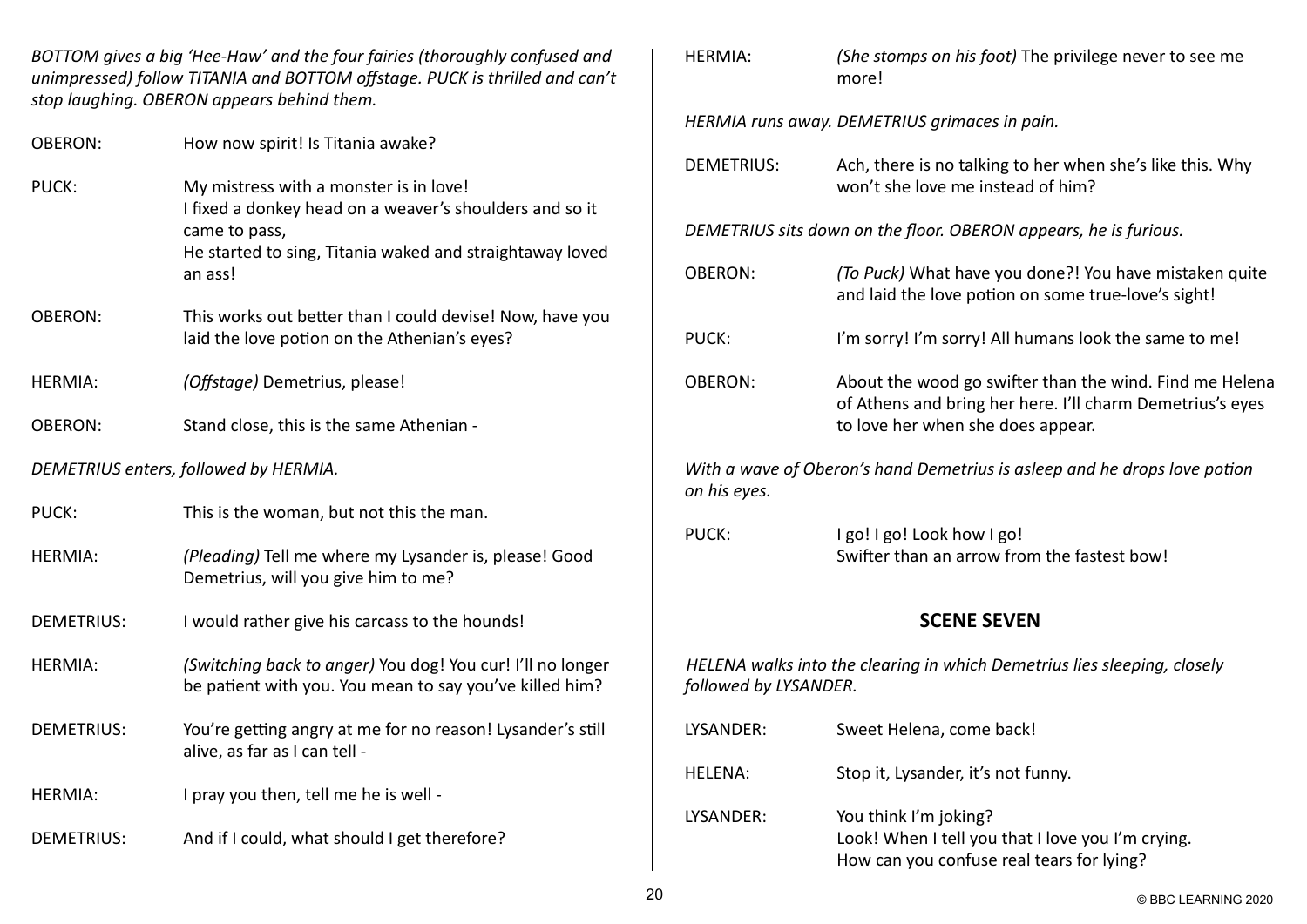| <b>HELENA:</b>                                                                                                                       | Because you ARE lying. You love Hermia.                                                                            |  |
|--------------------------------------------------------------------------------------------------------------------------------------|--------------------------------------------------------------------------------------------------------------------|--|
| LYSANDER:                                                                                                                            | No I don't. Demetrius loves Hermia. I love you!                                                                    |  |
| love.                                                                                                                                | At the sound of his name DEMETRIUS wakes, sees HELENA and falls deeply in                                          |  |
| <b>DEMETRIUS:</b>                                                                                                                    | O Helena! Goddess! Perfect! Divine! To what, my love,<br>shall I compare your eyes? Crystal is too muddy -         |  |
| For a moment HELENA thinks everything she's ever wanted has come true.<br>Then she decides that DEMETRIUS is playing a trick on her. |                                                                                                                    |  |
| <b>HELENA:</b>                                                                                                                       | Oh, I see. You've both decided to make fun of me.                                                                  |  |
| <b>DEMETRIUS:</b><br>&<br><b>LYSANDER</b>                                                                                            | No!                                                                                                                |  |
| Before anyone can say anything else HERMIA walks into the clearing and she<br>is thrilled to see her LYSANDER.                       |                                                                                                                    |  |
| <b>HERMIA:</b>                                                                                                                       | Lysander! My love is found! My ear, I thank it, brought me<br>to your sound. But why unkindly did you leave me so? |  |
| LYSANDER:                                                                                                                            | Why should I stay when love made me go?                                                                            |  |
| <b>HERMIA:</b>                                                                                                                       | Love? What love could lead you from my side?                                                                       |  |
| LYSANDER:                                                                                                                            | My love for the beautiful Helena, of course. Why are you<br>here?                                                  |  |
| <b>HERMIA:</b>                                                                                                                       | I've been looking everywhere for you! Now stop being<br>silly, this isn't funny anymore.                           |  |
| HELENA's ears prick up and she spins around to face HERMIA.                                                                          |                                                                                                                    |  |

| <b>HELENA:</b>                                                                                                                         | 'Anymore'? Oh, I see! You too are part of this conspiracy!<br>Cruel Hermia! Why would you decide to join in with the<br>boys to scorn your poor old friend? |  |
|----------------------------------------------------------------------------------------------------------------------------------------|-------------------------------------------------------------------------------------------------------------------------------------------------------------|--|
| <b>HERMIA:</b>                                                                                                                         | I'm not scorning you, it seems you are scorning me -                                                                                                        |  |
| <b>HELENA:</b>                                                                                                                         | Have you not set Lysander to follow me and praise my<br>eyes and face? And made your other love Demetrius do<br>the same?                                   |  |
| <b>HERMIA:</b>                                                                                                                         | You're not making sense. Stop it, all of you!                                                                                                               |  |
| <b>HELENA:</b>                                                                                                                         | Ah, yes! Pretend to make sad looks and cry, but wink and<br>laugh when I turn my back. No more of this. I'm leaving!                                        |  |
| HELENA goes to leave but LYSANDER blocks her way.                                                                                      |                                                                                                                                                             |  |
| LYSANDER:                                                                                                                              | Stay, gentle Helena, my love, my life, my soul -                                                                                                            |  |
| <b>HERMIA:</b>                                                                                                                         | Sweet, do not scorn her so.                                                                                                                                 |  |
| <b>DEMETRIUS:</b>                                                                                                                      | Yes, leave Helena alone Lysander, or I'll make you!                                                                                                         |  |
| LYSANDER squares up against DEMETRIUS (they comically raise their fists, but<br>both look like they'd be equally hopeless in a fight). |                                                                                                                                                             |  |
| LYSANDER:                                                                                                                              | You can't make me do anything!                                                                                                                              |  |
| <b>HERMIA:</b>                                                                                                                         | (Standing in-between the boys) Lysander, come on -                                                                                                          |  |
| LYSANDER:                                                                                                                              | Stand back or I will shake you from me like a serpent!                                                                                                      |  |
| <b>HERMIA:</b>                                                                                                                         | What?                                                                                                                                                       |  |

*There is a moment where we're not sure if Hermia will burst into tears, but then she rounds on HELENA, furious.*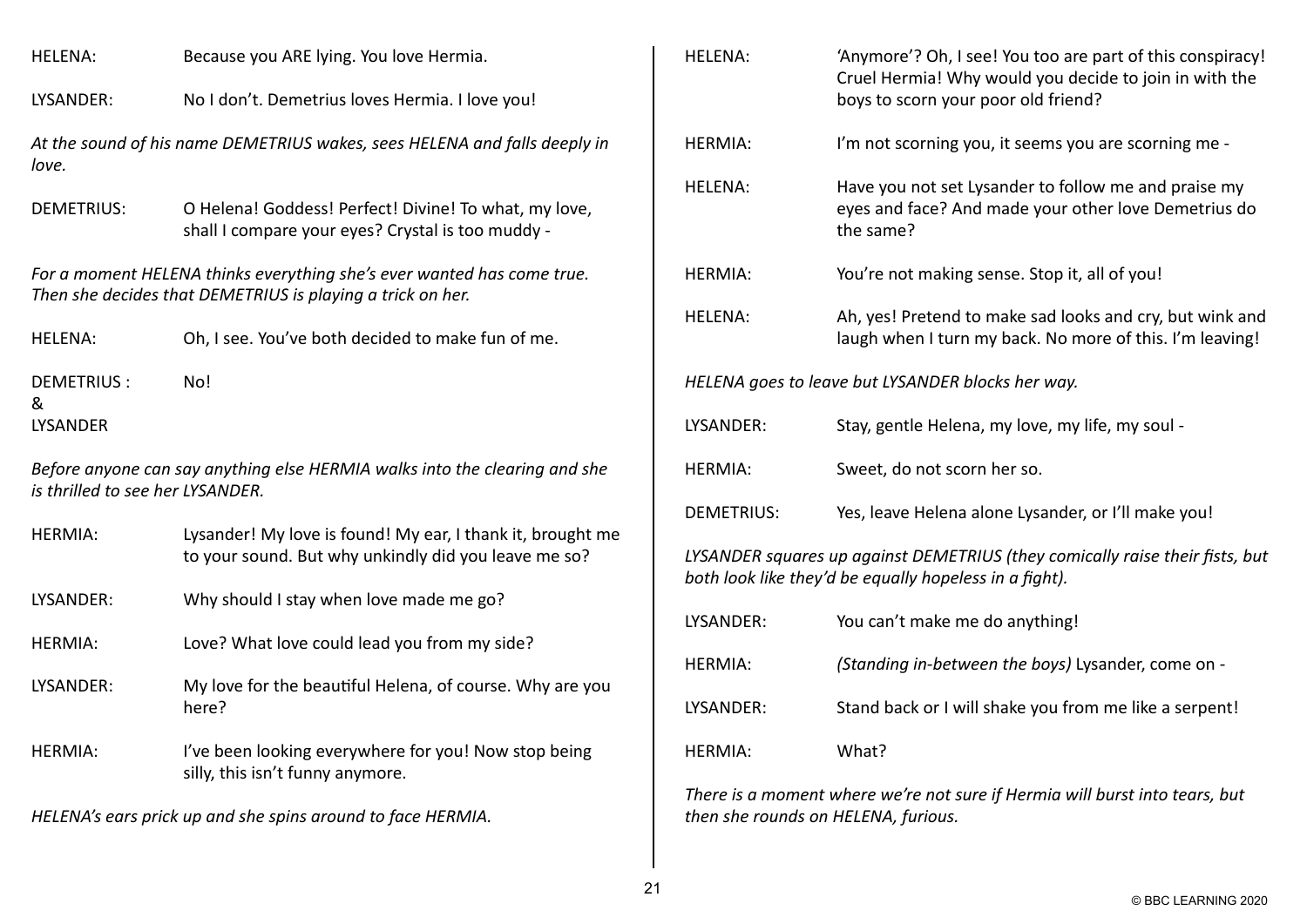| I see! You juggler! You canker-blossom! You thief of love! |
|------------------------------------------------------------|
| What, did you come by night and steal my love's heart      |
| from him?                                                  |
|                                                            |

HELENA: How is it possible that you're angry with me? Fie! You puppet you!

HERMIA: Puppet?!

*LYSANDER and DEMETRIUS both wince. As HERMIA gets more and more angry they both try to protect HELENA from HERMIA's furious advances.*

HERMIA: Puppet? So that way goes the game! You have decided to compare our statures. I see, with your height - (*HERMIA points out HELENA's height, ie wags her finger at her from head to foot) -* your great height, you have wooed my Lysander. So are you grown so high in his esteem because I am so little and so low? How low am I, you painted maypole! I am not yet so low that my nails can't reach up to your eyes!

*HERMIA launches herself at HELENA, who hides behind LYSANDER and DEMETRIUS.*

- HELENA: O when she is angry she is mean and cruel and though she be but little, she is fierce!
- HERMIA: Little! Again! Nothing but 'low' and 'little'! Let me come to her!
- LYSANDER: Get you gone, you bead, you acorn!
- HERMIA: ACORN?!

# **[SONG 6: LOVE RECTANGLE](https://www.bbc.co.uk/teach/school-radio/music-ks2-ks3-school-plays-musicals-a-midsummer-nights-dream-love-rectangle/zr8rvwx)**

| <b>HERMIA:</b>    | Love! This simply cannot be,<br>I was sure Lysander was my destiny<br>Sleeping by the tree, didn't think he'd flee,<br>This whole thing seems peculiar to me.                    |
|-------------------|----------------------------------------------------------------------------------------------------------------------------------------------------------------------------------|
| LYSANDER:         | Love! Oh, what an awkward thing,<br>Thought that Hermia would wear my wedding ring,<br>But I'm realising that was just a fling,<br>So now I'll fight for Helena! ALL: Ding ding! |
| ALL:              | We're caught in a sort of a love rectangle,<br>Four, where there should be two and two,<br>Love is a stressy, messy tangle,                                                      |
| <b>LOVERS:</b>    | What on earth are we supposed to do?                                                                                                                                             |
| ALL:              | Feelings are fraught and our hopes are mangled,                                                                                                                                  |
|                   | Tempers are getting hot,                                                                                                                                                         |
|                   | Who's going to help us untie the knot?                                                                                                                                           |
| <b>HELENA:</b>    | Love! I'll never understand                                                                                                                                                      |
|                   | All I wanted was Demetrius's hand                                                                                                                                                |
|                   | And Lysander's grand, I'm just not a fan,                                                                                                                                        |
|                   | This really isn't turning out as planned!                                                                                                                                        |
| <b>DEMETRIUS:</b> | Love! I've got to make her mine,                                                                                                                                                 |
|                   | Fairest Helena, my goddess, nymph, divine!                                                                                                                                       |
|                   | Hearts are on the line, darling, don't decline                                                                                                                                   |
|                   | Demetrius will be forever thine.                                                                                                                                                 |
| ALL:              | We're caught in a sort of a love rectangle,                                                                                                                                      |
|                   | Four, where there should be two and two,                                                                                                                                         |
|                   | Love is a stressy, messy tangle,                                                                                                                                                 |
| <b>LOVERS:</b>    | What on earth are we supposed to do?                                                                                                                                             |
| ALL:              | Feelings are fraught and our hopes are mangled,                                                                                                                                  |
|                   | Tempers are getting hot,                                                                                                                                                         |
|                   | Who's going help us untie the knot?                                                                                                                                              |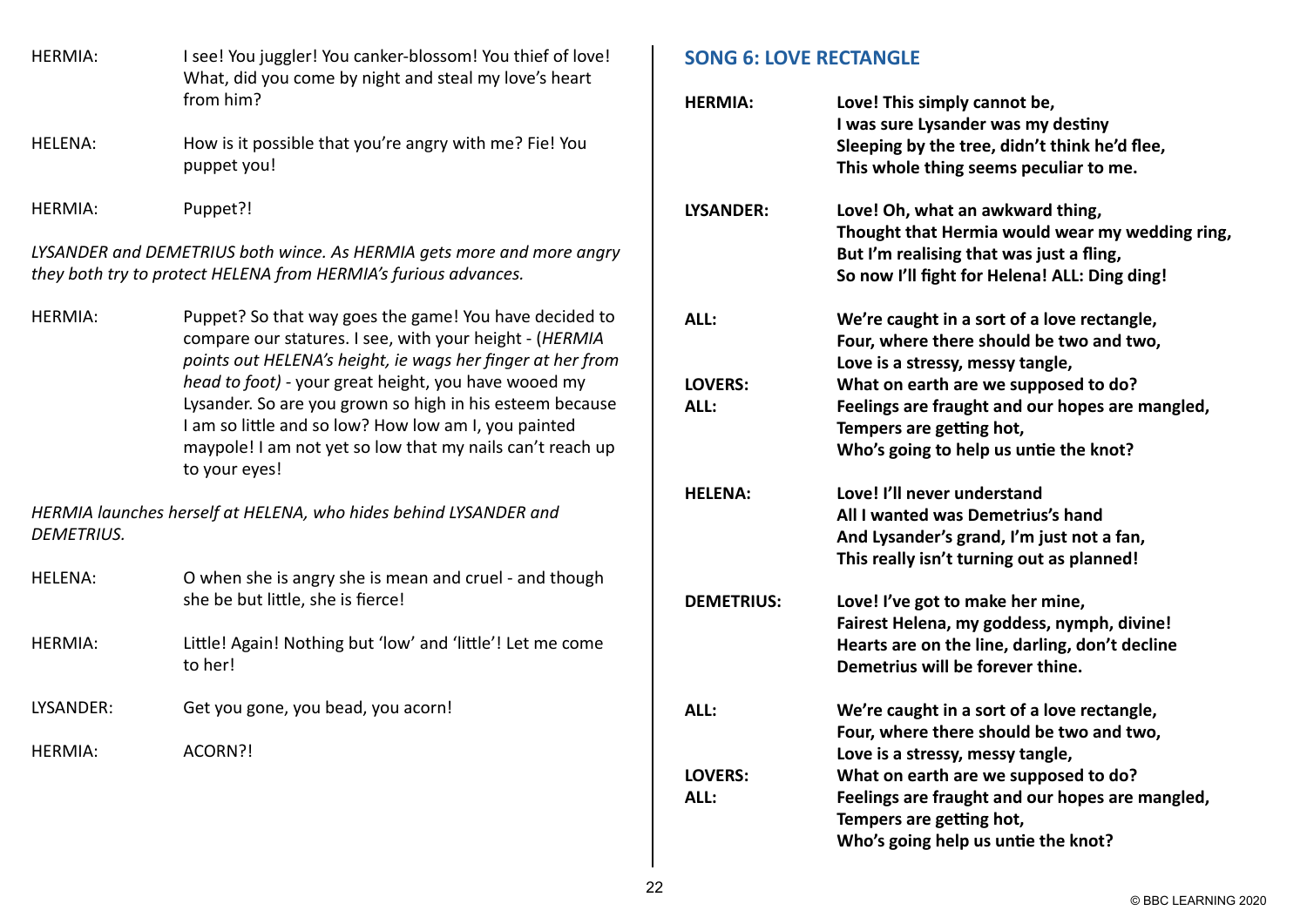| LYSANDER:         | Demetrius loves not you.           |
|-------------------|------------------------------------|
| <b>HELENA:</b>    | Do you have to mock me, too?       |
| <b>DEMETRIUS:</b> | Lysander, get you gone!            |
| <b>HERMIA:</b>    | What the heck is going on?!        |
| ALL:              | We're caught in a sort of a love r |

 $rectangle$ **Why can't you see from a different angle? Sort it or somebody might get strangled, Step up and fight, or you're gonna get -** 

*Just as it looks like everything is about to descend into total chaos OBERON appears next to PUCK and we see that the mortals have all been frozen still.*

OBERON: *(Furious)* This is your negligence, Puck! First you get the wrong Athenian. Then I tell you to make it right, but now I find they're all coming to blows! It's as if you've done it on purpose!

PUCK: Believe me, king of shadows, it was a mistake!

*PUCK shoots a wink to the audience.*

OBERON: Well it's time to undo that mistake! Lead these lovers deep within the woods and keep them apart until they fall asleep.

PUCK: Yes, my lord.

OBERON: Then when Lysander is sleeping drop this love potion into his eye and restore his love for Hermia.

*OBERON storms off.*

PUCK: Ugh. He's no fun when he's angry. I better do as he says. First of all I'll overcast the night -

*PUCK casts a spell to fill the clearing with fog.*

PUCK: Then I'll lead them off and set things right. Up and down, up and down, I will lead them up and down.

# **SCENE EIGHT**

*TITANIA's fairy bower. She is tending to BOTTOM as her fairies look on, aghast.*

| <b>BOTTOM:</b>                                                                                   | Hee-haw!                                                                                                                |  |
|--------------------------------------------------------------------------------------------------|-------------------------------------------------------------------------------------------------------------------------|--|
| TITANIA:                                                                                         | Ah, let me kiss your fair large ears, my gentle joy!                                                                    |  |
| <b>BOTTOM:</b>                                                                                   | Hee-haw! Where's Spice?                                                                                                 |  |
| SPICE:                                                                                           | Here, Nick Bottom.                                                                                                      |  |
| <b>BOTTOM:</b>                                                                                   | Scratch my head, Spice.                                                                                                 |  |
|                                                                                                  | SPICE starts to scratch his head, thoroughly unimpressed.                                                               |  |
| <b>BOTTOM:</b>                                                                                   | Where's Sugarplum? And Clove?                                                                                           |  |
| SUGARPLUM and CLOVE try to hide but TITANIA pushes them forward.<br>COBWEB can't help but laugh. |                                                                                                                         |  |
| CLOVE:                                                                                           | Not fair! What about Cobweb?                                                                                            |  |
| TITANIA:                                                                                         | (Ignoring CLOVE, talking to BOTTOM) What is your will,<br>my love? What should I have them do?                          |  |
| <b>BOTTOM:</b>                                                                                   | Nothing but to help young Spice to scratch. I must to the<br>barber's for I think I am marvellous hairy about the face. |  |
|                                                                                                  | They set to work scratching BOTTOM's head. Muttering 'Uah' / 'Gross' to                                                 |  |

*They set to work scratching BOTTOM's head. Muttering 'Ugh' / 'Gross' to themselves.*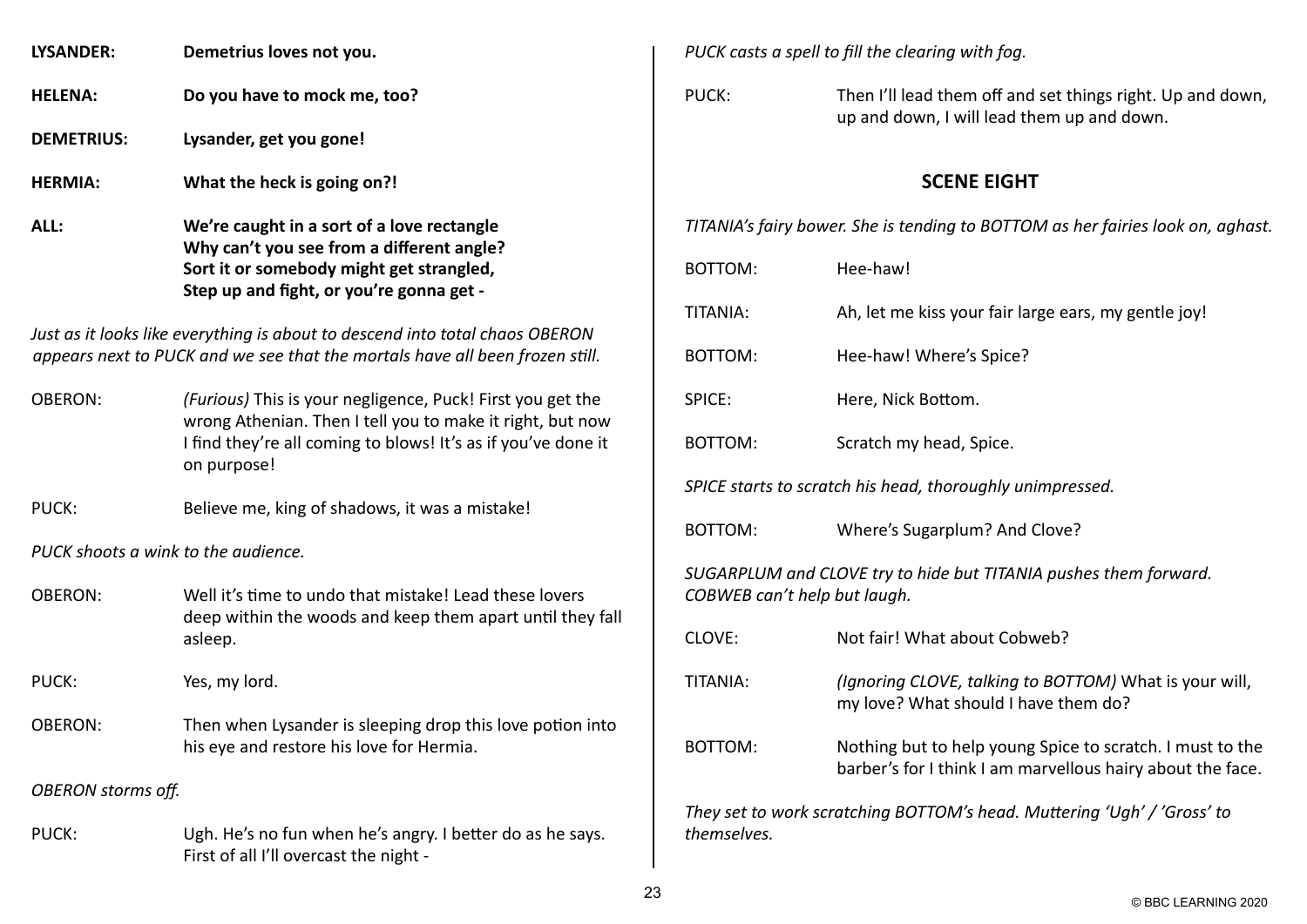| TITANIA:                              | O say, sweet love, what you desire to eat. Whatever it is<br>you wish for I will send a fairy to fetch it.                        | <b>MOTH</b>       |
|---------------------------------------|-----------------------------------------------------------------------------------------------------------------------------------|-------------------|
|                                       | BOTTOM smiles with greedy joy at the prospect of having anything he wants.<br>He thinks deeply for a second about what to request | PUCK:             |
| <b>BOTTOM:</b>                        | Hmm - methinks I have a great desire for a bale of - hay?<br>Yes, good hay, sweet hay.                                            | <b>COBW</b>       |
| TITANIA:                              | As you will, my love. I will send my Littlest Fairy now.                                                                          | MUST/             |
| <b>BOTTOM:</b>                        | Very well. But I ask you, let none of your people stir me:<br>I'm suddenly feeling VERY sleepy.                                   | PUCK:             |
|                                       | BOTTOM falls into a deep sleep complete with horsey snoring.                                                                      | LYSAN             |
| TITANIA:                              | Sleep then and I will wind you in my arms. Fairies away!                                                                          | fog.              |
|                                       | TITANIA dismisses the fairy band and falls into a deep sleep.                                                                     | <b>LYSAN</b>      |
|                                       | <b>SCENE NINE</b>                                                                                                                 | PUCK:             |
|                                       | Our four fairies are gathered together in a clearing.                                                                             | <b>LYSAN</b>      |
| <b>COBWEB:</b>                        | Titania's being so weird -                                                                                                        | PUCK:             |
| MUSTARDSEED:                          | Hmm - I feel like Puck might have something to do with<br>this.                                                                   | LYSAN<br>at thei  |
| PUCK suddenly bumps into the fairies. |                                                                                                                                   | PUCK:             |
| PUCK:                                 | Woops! Did somebody say 'Puck'?                                                                                                   | <b>MOTH</b>       |
| PEASEBLOSSOM:                         | There you are! What have you done to our queen?                                                                                   | <b>DEME</b>       |
| PUCK:                                 | Your queen?                                                                                                                       | DEME <sup>-</sup> |

| MOTH:             | Come on Puck, we know you've done something.                                                                                                                                                                                     |
|-------------------|----------------------------------------------------------------------------------------------------------------------------------------------------------------------------------------------------------------------------------|
| PUCK:             | I don't know what you're talking about. And I don't<br>have time to stop. I've been trying to keep these four<br>Athenians from bumping into each other for ages now<br>and they still haven't tired out enough to fall asleep - |
| <b>COBWEB:</b>    | Well maybe it's time for a little mischief?                                                                                                                                                                                      |
| MUSTARDSEED:      | Don't encourage Puck!                                                                                                                                                                                                            |
| PUCK:             | No, Cobweb's right. It's Midsummer. I can't believe I<br>didn't think of mischief before -                                                                                                                                       |
| fog.              | LYSANDER suddenly tramples onto stage, unable to see properly through the                                                                                                                                                        |
| LYSANDER:         | (Shouting into the fog) Where are you proud Demetrius?<br>Speak!                                                                                                                                                                 |
| PUCK:             | (To the fairies) Watch this! (Pretending to be Demetrius)<br>Here Lysander, you villain! Where are you?                                                                                                                          |
| LYSANDER:         | I will be with you straight!                                                                                                                                                                                                     |
| PUCK:             | (As Demetrius) Follow me then to plainer ground -                                                                                                                                                                                |
| at their feet.    | LYSANDER steps towards PUCK who casts a spell, making LYSANDER fall asleep                                                                                                                                                       |
| PUCK:             | One down! Finally. Now, where's Demetrius?                                                                                                                                                                                       |
| MOTH:             | (Pointing) Is that him?                                                                                                                                                                                                          |
|                   | DEMETRIUS walks onto stage, unable to see through the fog.                                                                                                                                                                       |
| <b>DEMETRIUS:</b> | Lysander! Where are you? Coward! Have you fled?                                                                                                                                                                                  |

 $\overline{\phantom{a}}$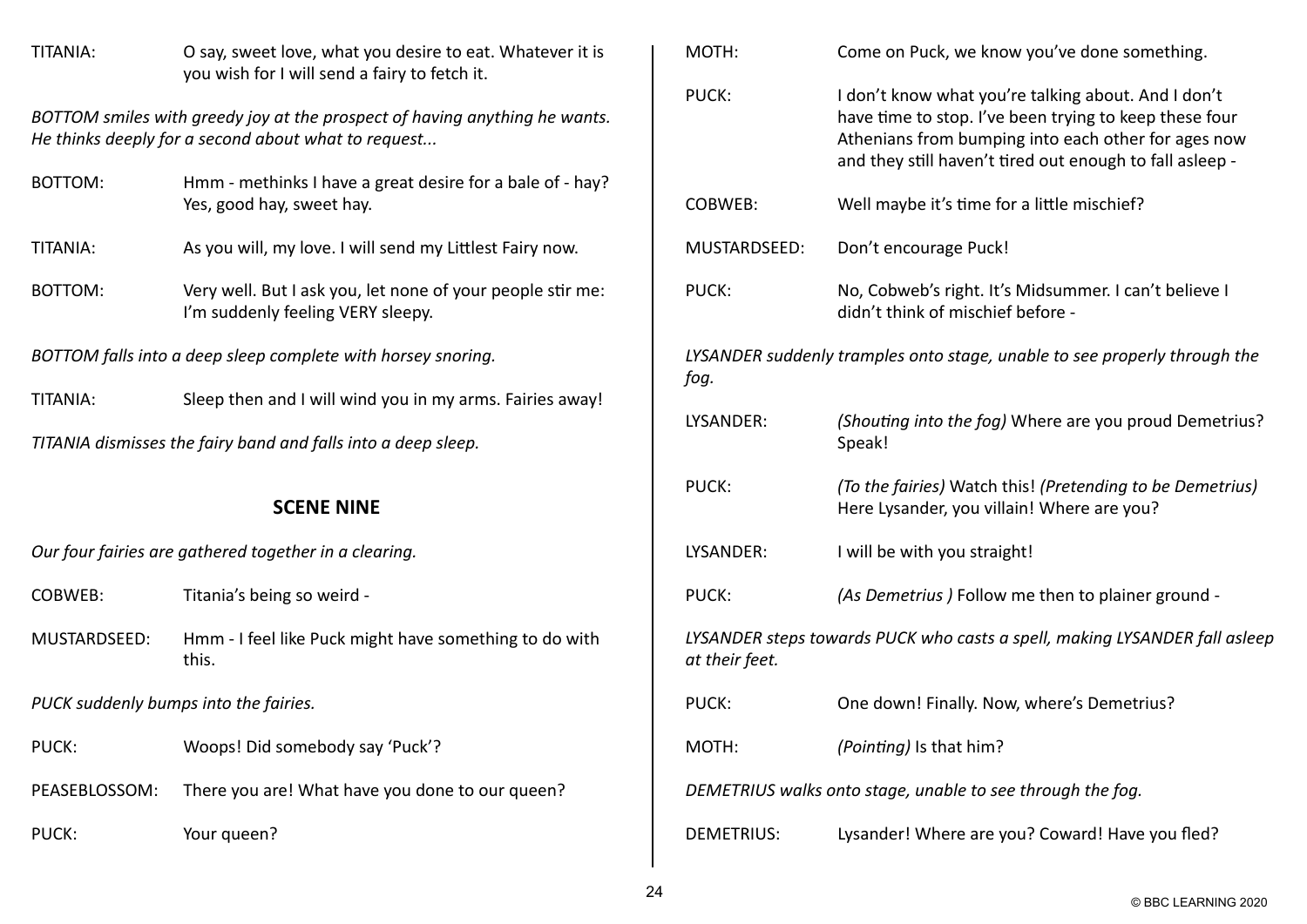| PUCK:                                 | (Clears their throat and then starts to speak as LYSANDER)<br>You're the coward! Come here and fight me face-to-face!                  | <b>HERMIA:</b> | Never have I been so weary, never so in woe!<br>I can travel no further, my legs won't let me go.<br>Here will I rest 'til the morning light, |
|---------------------------------------|----------------------------------------------------------------------------------------------------------------------------------------|----------------|-----------------------------------------------------------------------------------------------------------------------------------------------|
| <b>DEMETRIUS:</b>                     | I would if I could find your place!                                                                                                    |                | Heavens protect Lysander if he's forced to fight.                                                                                             |
| PUCK:                                 | (As LYSANDER) Follow my voice, I sit and wait!                                                                                         |                | HERMIA falls asleep (with her back to LYSANDER).                                                                                              |
| body but doesn't see them.            | DEMETRIUS follows PUCK's voice and walks right next to LYSANDER's sleeping                                                             | PUCK:          | YES!                                                                                                                                          |
|                                       |                                                                                                                                        |                | The four lovers all stir a little in their sleep, in response to PUCK's shout.                                                                |
| <b>DEMETRIUS:</b>                     | Ugh! He's not here! I've had enough of this. I'll sleep<br>tonight, and when it's clear again in the morning I'll<br>pursue our fight. | MUSTARDSEED:   | Shh! Quickly now, before they all wake up!                                                                                                    |
| DEMETRIUS lies down and falls asleep. |                                                                                                                                        | face HERMIA.   | PUCK squeezes the love potion onto LYSANDER's eye, who turns in his sleep to                                                                  |
| PUCK:                                 | Haha! That one was too easy! Why didn't I start doing this<br>before?                                                                  | PUCK:          | On the ground, sleep sound:<br>I'll apply to your eye, gentle lover, remedy,<br>When you wake take true delight in your former lady           |
| COBWEB:                               | (Pointing) Oh look! Isn't that Helena?                                                                                                 |                | Hermia's sight.                                                                                                                               |
| either.                               | HELENA enters the clearing, exhausted. She doesn't spot the sleeping boys                                                              | MOTH:          | Well done, Puck.                                                                                                                              |
|                                       |                                                                                                                                        | <b>BOTTOM:</b> | (Offstage) Hee-haw!                                                                                                                           |
| <b>HELENA:</b>                        | O long and tedious night! The morning light can't be far                                                                               |                |                                                                                                                                               |
|                                       | away, I'll lie down a while and wait for the break of day                                                                              | PEASEBLOSSOM:  | Oh dear. We better get back to the queen before she<br>wakes up.                                                                              |
| believe their luck.                   | HELENA falls asleep on the ground with her back to DEMETRIUS. PUCK can't                                                               |                |                                                                                                                                               |
|                                       |                                                                                                                                        |                | <b>SCENE TEN</b>                                                                                                                              |
| PUCK:                                 | Three are here! But I need one more,                                                                                                   |                |                                                                                                                                               |
|                                       | Two of both kinds make up four.                                                                                                        | donkey head.   | The fairies and PUCK gather around TITANIA who is cuddling BOTTOM's                                                                           |
| MOTH:                                 | Ah! Here she comes, cursed and sad.                                                                                                    |                |                                                                                                                                               |
|                                       | HERMIA enters the clearing. Tired and upset.                                                                                           | <b>BOTTOM:</b> | (In his sleep) Hee-Haw!                                                                                                                       |
|                                       |                                                                                                                                        |                | PUCK starts to giggle loudly until OBERON appears and shushes them.                                                                           |
|                                       |                                                                                                                                        |                |                                                                                                                                               |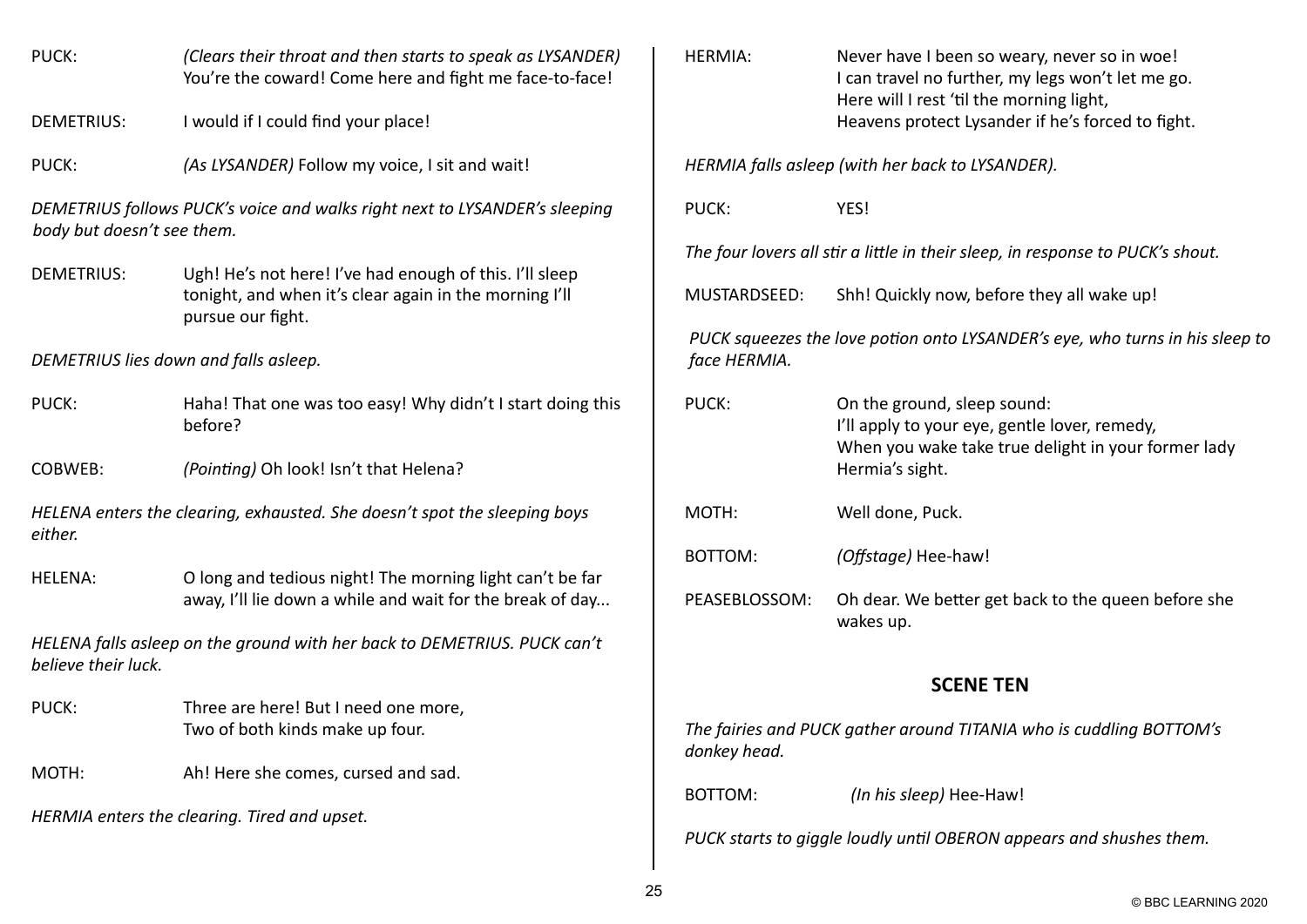| <b>OBERON:</b>                                      | I see you've already seen the Queen? I do now begin to<br>pity her, doting on a donkey. Perhaps this was too cruel -                                        |  |
|-----------------------------------------------------|-------------------------------------------------------------------------------------------------------------------------------------------------------------|--|
| PUCK:                                               | Well, I don't know about that -                                                                                                                             |  |
| <b>OBERON:</b>                                      | Gentle Puck, take this ass's head off the weaver, so that<br>when he wakes he can return to Athens and think no<br>more of tonight than if it were a dream. |  |
| PUCK:                                               | Yes, my lord.                                                                                                                                               |  |
| <b>OBERON:</b>                                      | First I must release the fairy queen -                                                                                                                      |  |
| to her eyes.                                        | OBERON creeps towards sleeping TITANIA, applying the magical flower again                                                                                   |  |
|                                                     | Now be as you would want to be,<br>And see as you would want to see.<br>Wake up Titania, my sweet queen.                                                    |  |
| TITANIA wakes with a start.                         |                                                                                                                                                             |  |
| TITANIA:                                            | My Oberon! What visions have I seen! I thought I was<br>enamoured of an ass!                                                                                |  |
| <b>OBERON:</b>                                      | There lies your love -                                                                                                                                      |  |
| TITANIA turns to look at BOTTOM and gives a scream. |                                                                                                                                                             |  |
| TITANIA:                                            | How came these things to pass?<br>O how my eyes do loathe his visage now!                                                                                   |  |
| <b>OBERON:</b>                                      | It's a long story -                                                                                                                                         |  |
| PUCK:                                               | (Interrupting Oberon) Erm, fairy king, attend and mark,<br>For I do hear the morning lark.                                                                  |  |
|                                                     |                                                                                                                                                             |  |

| TITANIA:                        | Come, my lord, and in our flight tell me how it came this<br>night<br>That I sleeping, here was found<br>With these mortals on the ground. |
|---------------------------------|--------------------------------------------------------------------------------------------------------------------------------------------|
| <b>TITANIA and OBERON exit.</b> |                                                                                                                                            |
| PEASEBLOSSOM:                   | (To the audience) It seems our twilight revels are coming<br>to an end.                                                                    |
| COBWFB:                         | Aww. I don't want it to be over yet.                                                                                                       |
| MUSTARDSEED:                    | Well, it's nearly daybreak and time for the Duke's<br>wedding.                                                                             |
| MOTH:                           | But first Puck needs to return the weaver to his former<br>state.                                                                          |
| PUCK:                           | <i>(To Moth)</i> Spoilsport.                                                                                                               |
|                                 | PUCK crouches down next to BOTTOM and casts a spell.                                                                                       |
|                                 | When you wake with your own fool's eyes peep!                                                                                              |

# **[SONG 7: BY THE MORNING LIGHT](https://www.bbc.co.uk/teach/school-radio/music-ks2-ks3-school-plays-musicals-a-midsummer-nights-dream-by-the-morning-light/z878cmn)**

*As the song starts, our sleeping lovers on the ground wake up. Finally, everybody is in love with the right person.*

| LYSANDER:         | The dark has passed, and suddenly<br>It's only Hermia for me.          |
|-------------------|------------------------------------------------------------------------|
| <b>HERMIA:</b>    | Our love remains, and our flame can re-ignite.                         |
| <b>DEMETRIUS:</b> | I journeyed far, and who knows where?<br>But Helena was waiting there. |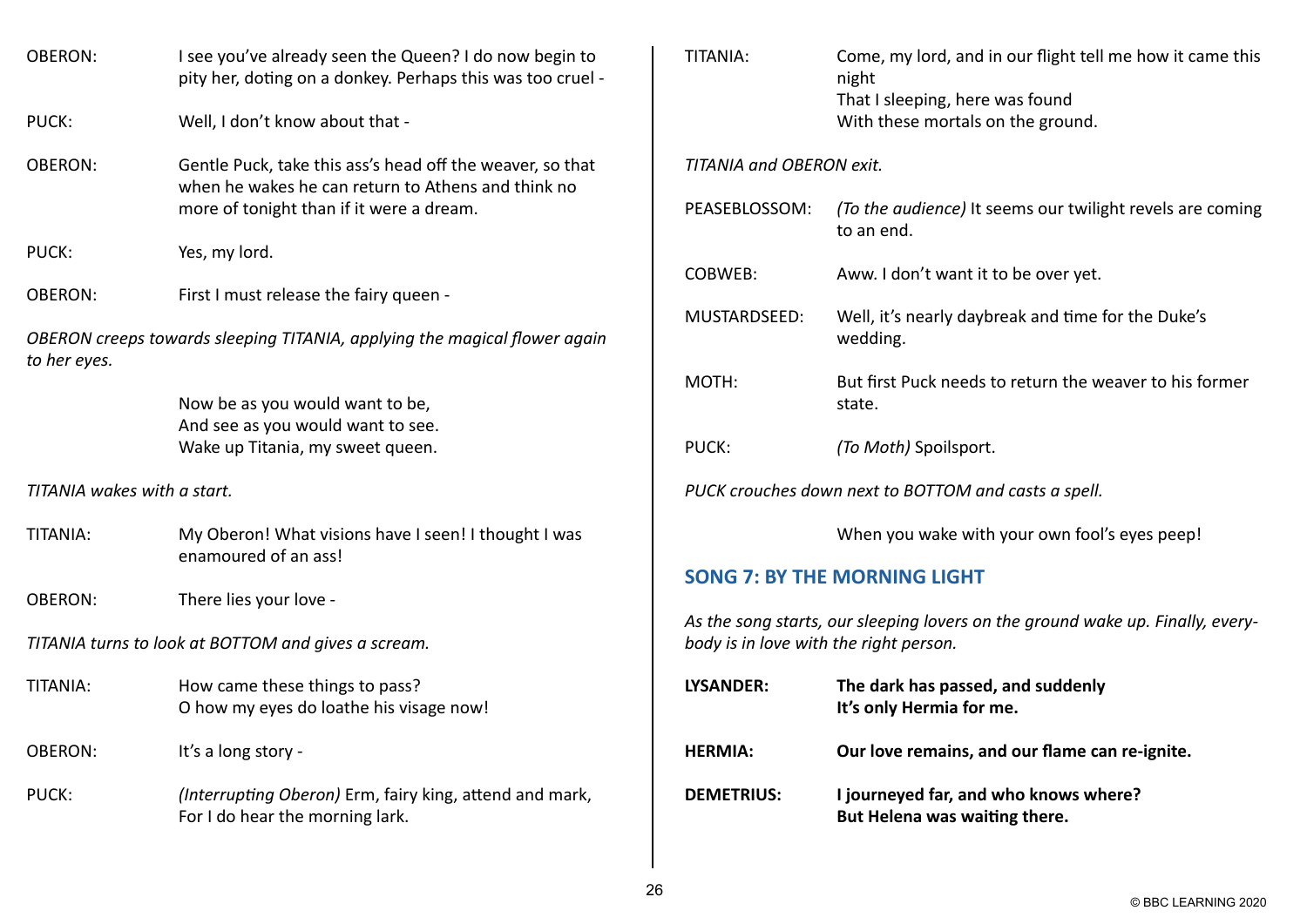| <b>HELENA:</b>              | Adventure's done, dreaming hearts are won, and wrongs<br>put right,                                                             | COBWEB:                               | One rag-tag group of actors                                                                                                                                                                                                |
|-----------------------------|---------------------------------------------------------------------------------------------------------------------------------|---------------------------------------|----------------------------------------------------------------------------------------------------------------------------------------------------------------------------------------------------------------------------|
| ALL:                        | By the morning light.                                                                                                           | MOTH:                                 | And lots of confused memories about last night.                                                                                                                                                                            |
|                             |                                                                                                                                 | PEASEBLOSSOM:                         | Was it a dream?                                                                                                                                                                                                            |
| of their courtiers.         | HIPPOLYTA and THESEUS walk into the clearing, followed by EGEUS and some                                                        | COBWEB:                               | (With a wink to the audience) They'll never know -                                                                                                                                                                         |
| <b>EGEUS:</b>               | There she is, my lord! My daughter, Hermia!                                                                                     | MOTH:                                 | But now it's time for us to watch the show!                                                                                                                                                                                |
| <b>THESEUS:</b>             | My lady Hermia, you are due to marry the young<br>Demetrius today, are you not?                                                 |                                       | There's a blare of trumpets and a round of applause from the assembled<br>courtiers (HIPPOLYTA, THESEUS, EGEUS, HERMIA, LYSANDER, HELENA and<br>DEMETRIUS) before The Mechanicals begin to perform their play. Out comes a |
| <b>HIPPOLYTA:</b>           | It would appear that there's been a change of heart -                                                                           |                                       | thoroughly nervous QUINCE as the narrator, script in hand.                                                                                                                                                                 |
| <b>EGEUS:</b>               | But, my lord!                                                                                                                   | <b>QUINCE:</b>                        | Gentle courtiers, perhaps you are wondering what will be<br>contained within our play. This man -                                                                                                                          |
| <b>THESEUS:</b>             | Enough, Egeus!                                                                                                                  |                                       | BOTTOM appears onstage, flexing his muscles.                                                                                                                                                                               |
| ALL:                        | The dark has passed, the day is new,<br>And love, at last, has come to you,<br>A wedding's dawn, the sweetest morning, warm and | <b>QUINCE:</b>                        | Is PYRAMUS, if you would know. This lady -                                                                                                                                                                                 |
|                             | bright.<br>Forget mistakes, forget before,                                                                                      | nowhere to be seen.                   | QUINCE points towards a spot where FLUTE should be as Thisbe but they are                                                                                                                                                  |
|                             | Because I'm yours for evermore.<br>We'll wed today, and our hearts that strayed will<br>reunite,                                | <b>QUINCE:</b>                        | This LADY -                                                                                                                                                                                                                |
|                             | By the morning light.                                                                                                           | QUINCE points again, still no THISBE. |                                                                                                                                                                                                                            |
|                             | By the morning light.                                                                                                           | <b>QUINCE:</b>                        | (In a thunderous stage whisper) Flute!                                                                                                                                                                                     |
| <b>SCENE ELEVEN</b>         |                                                                                                                                 |                                       | FLUTE is pushed onto stage, they stand there reluctant and sad.                                                                                                                                                            |
| Back at the Athenian Court. |                                                                                                                                 | <b>QUINCE:</b>                        | This beautiful lady is THISBE - Pyramus's love.                                                                                                                                                                            |
| PEASEBLOSSOM:               | (To the audience) So here we are!                                                                                               |                                       | SNOUT walks onto stage dressed as a wholly unconvincing wall.                                                                                                                                                              |
| MUSTARDSEED:                | Three happy couples.                                                                                                            | THESEUS:                              | (From the audience) And who is this?                                                                                                                                                                                       |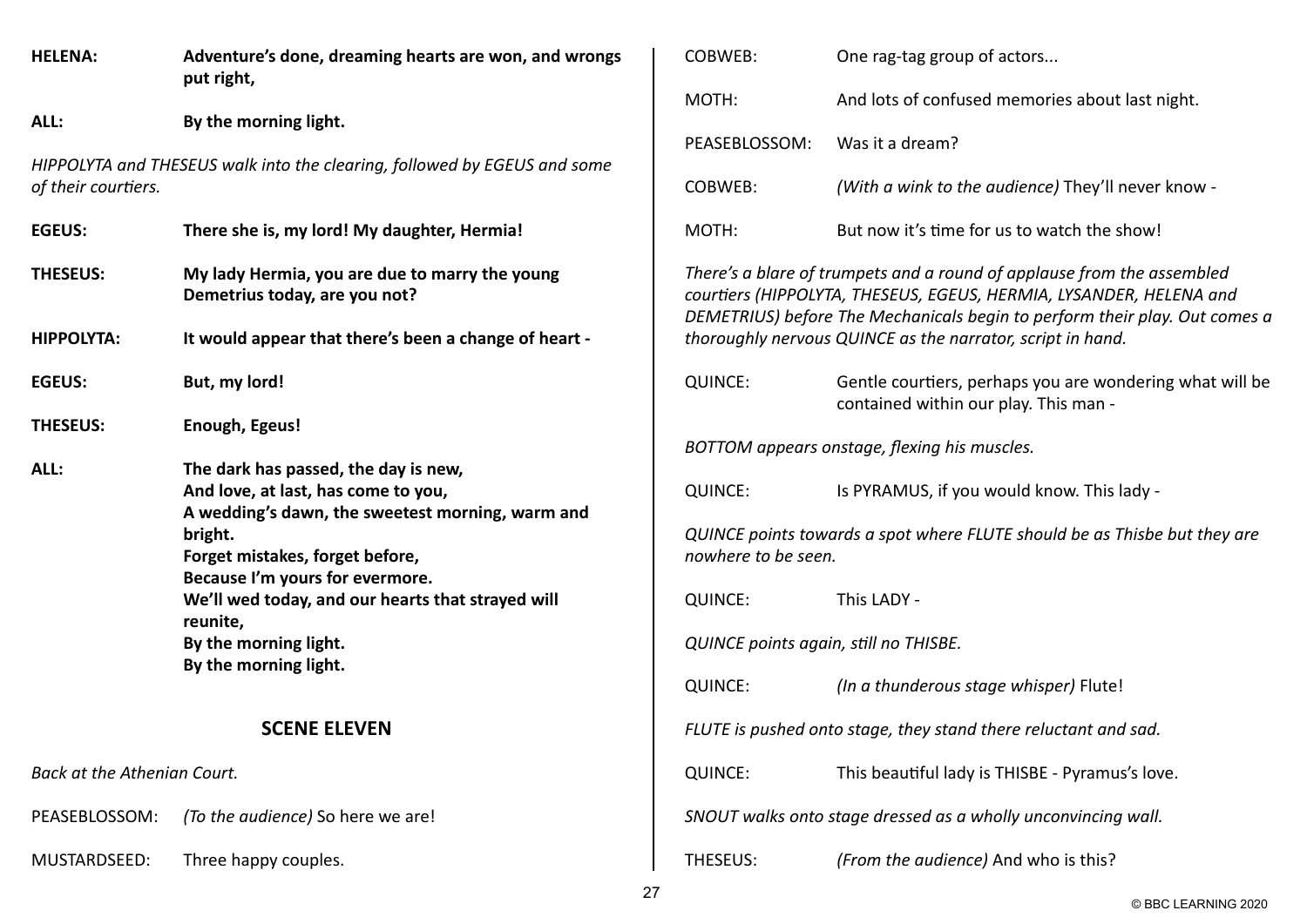| <b>QUINCE:</b>    | This, Sir, is the wall that keeps our lovers apart - so that<br>they may only talk through a chink.                                                         | THESEUS:                   | (Laughing) This is too much! No more!                                                                                                                 |
|-------------------|-------------------------------------------------------------------------------------------------------------------------------------------------------------|----------------------------|-------------------------------------------------------------------------------------------------------------------------------------------------------|
|                   | SNOUT puts out his arm and makes a 'chink' with his hand.                                                                                                   | COBWEB:                    | (Giggling to the audience) Yes, more! Have you ever seen<br>such a ridiculous play?!                                                                  |
| <b>HIPPOLYTA:</b> | (Laughing) Ooh! Let's see them speak through it!                                                                                                            |                            | Enter STARVELING, as Moonshine.                                                                                                                       |
|                   | QUINCE shoots BOTTOM a look, urging him to start talking. BOTTOM launches<br>into a hyper-melodramatic monologue.                                           | <b>STARVELING:</b>         | I have only the one thing to say: I am now Moonshine and<br>I will light the remainder of our play.                                                   |
| BOTTOM:           | 'O grim-looked night! O night with hue so black! If only I<br>could see my love. Alack! Alack! Alack!'                                                      | SNUG as Lion.              | STARVELING strikes a pose as Moonshine, frozen. Then slowly, out creeps                                                                               |
|                   | FLUTE tries to look through the 'chink' in the wall.                                                                                                        | SNUG:                      | (To the audience) Ladies and gentlemen, I am here to<br>warn you that though I do as a lion appear, I am actually                                     |
| FLUTE:            | 'Pyramus? Is that you?'                                                                                                                                     |                            | Snug the joiner and I swear to do you no harm!                                                                                                        |
| BOTTOM:           | 'It is, my love, my angel, my divine -'                                                                                                                     |                            | SNUG then crouches down to hide from FLUTE as Thisbe who re-enters.                                                                                   |
| FLUTE:            | 'Oh how I wish that I could see your face!'                                                                                                                 | FLUTE:                     | 'Here I am by moonlight at old Ninny's tomb -'                                                                                                        |
| <b>BOTTOM:</b>    | 'I have an idea. We should flee this place and meet by<br>moonshine at Ninny's tomb -'                                                                      | <b>QUINCE:</b>             | (Correcting from offstage) NINUS!                                                                                                                     |
| <b>QUINCE:</b>    | NINUS!                                                                                                                                                      | THISBE:                    | 'Ninus's tomb. But where is my love, Pyramus?'                                                                                                        |
|                   |                                                                                                                                                             | SNUG jumps up as the lion. |                                                                                                                                                       |
| BOTTOM:           | (Correcting their mistake) 'Ninus's tomb.'                                                                                                                  | SNUG:                      | (To the audience) I will now undertake a roar, if you would                                                                                           |
| FLUTE:            | 'Yes, my love, I will do so, but first kiss me through the<br>wall before you go.'                                                                          |                            | like to cover your ears.                                                                                                                              |
|                   |                                                                                                                                                             |                            | SNUG waits a beat to allow it before releasing a tiny - roar!                                                                                         |
|                   | FLUTE places a reluctant peck on the chink of the wall whilst BOTTOM places a<br>sloppy kiss that shows no sign of stopping until SNOUT removes their hand. | <b>HIPPOLYTA:</b>          | (From the audience) Well roared, Lion!                                                                                                                |
| SNOUT:            | Thus have I, Wall, my part completed so,<br>And being done, therefore Wall away does go.                                                                    | stage.                     | FLUTE as Thisbe drops their cape and flees. SNUG as lion paws at the cape<br>for a moment and then too runs off stage. BOTTOM as Pyramus strides onto |
|                   | SNOUT exits, followed by BOTTOM and FLUTE.                                                                                                                  |                            |                                                                                                                                                       |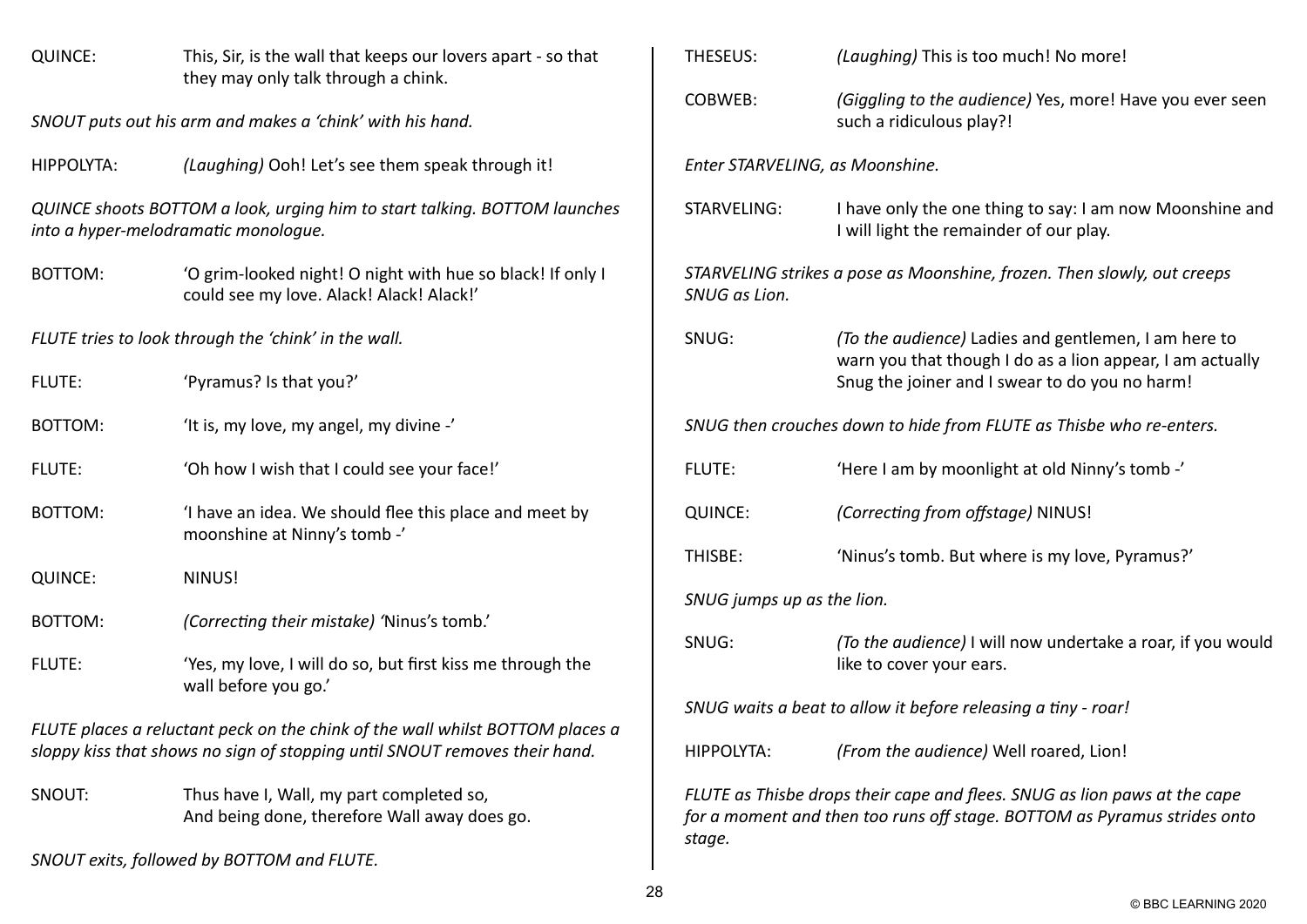BOTTOM: 'Sweet Moon, I thank thee for thy sunny beams -'

STARVELING: No bother.

BOTTOM: 'Thisbe! My dear, Thisbe!'

*BOTTOM gasps in theatrical horror one-two-three times when he sees Thisbe's cloak.*

BOTTOM: 'What fearful fate is here?! My Thisbe's cloak! A lion must have slayed my love! Now I too will die so that I may join her!'

*BOTTOM pulls out a tiny wooden sword and proceeds to plunge it under his arm.*

BOTTOM: 'And so I die! Die, die, die, die, die!'

*Finally, BOTTOM stays dead and QUINCE as narrator returns to the stage.*

QUINCE: And so here ends our play -

*The courtiers give a rapturous round of applause. BOTTOM springs up, restored to life.*

BOTTOM: Unless you would like to hear another speech? Or perhaps a dance?

*Before anyone can say anything else our fairies freeze the action.*

- PEASEBLOSSOM: *(To the audience)* I think, maybe, we don't need any more speeches or dances, or anything else for that matter. I think it's time to go.
- MUSTARDSEED: If we shadows have offended, think but this and all is mended:

| COBWEB: | That you have but slumbered here, while these visions did<br>appear. |
|---------|----------------------------------------------------------------------|
| MOTH:   | Give us your love, show us no spite,                                 |
| ALL:    | Think this but a dream of a Midsummer night!                         |

## **[SONG 8: WHAT A LOVELY MIDSUMMER NIGHT](https://www.bbc.co.uk/teach/school-radio/music-ks2-ks3-school-plays-musicals-a-midsummer-nights-dream-what-a-lovely-midsummer-night/zmpmjsg)**

| ALL:                 | It's in the air,                                 |
|----------------------|--------------------------------------------------|
|                      | Love's everywhere,                               |
|                      | Forever joy and laughter now.                    |
|                      | No fairy spells,                                 |
|                      | Just wedding bells,                              |
|                      | It's happy ever after now.                       |
|                      | <b>Welcome to Athens,</b>                        |
|                      | Where it all happens,                            |
|                      | All's put right,                                 |
|                      | And we'll dance 'til dawn shines bright,         |
|                      | What a lovely Midsummer night.                   |
| <b>QUINCE:</b>       | Meet the Mechanicals - what did I say?           |
|                      | I told you that we'd -                           |
| <b>MECHANICALS:</b>  | - make a play!                                   |
| <b>BOTTOM:</b>       | Pyramus died -                                   |
| <b>FLUTE:</b>        | For the lady he adored,                          |
| <b>SNOUT:</b>        | The wall was tall -                              |
| <b>SNUG:</b>         | And the lion roared!                             |
| <b>STARVELING:</b>   | When Athens has need, you know where to find us, |
| <b>BOTTOM:</b>       | At the tomb of Ninny!                            |
| ALL:                 | AT THE TOMB OF NINUS!                            |
| <b>QUINCE:</b>       | Better trot, got a play to learn,                |
|                      | Don't panic -                                    |
| , 82011 & 8110 & 1.0 | at a massive charter of the community            |

**MECHANICALS: - the Mechanicals will return!**